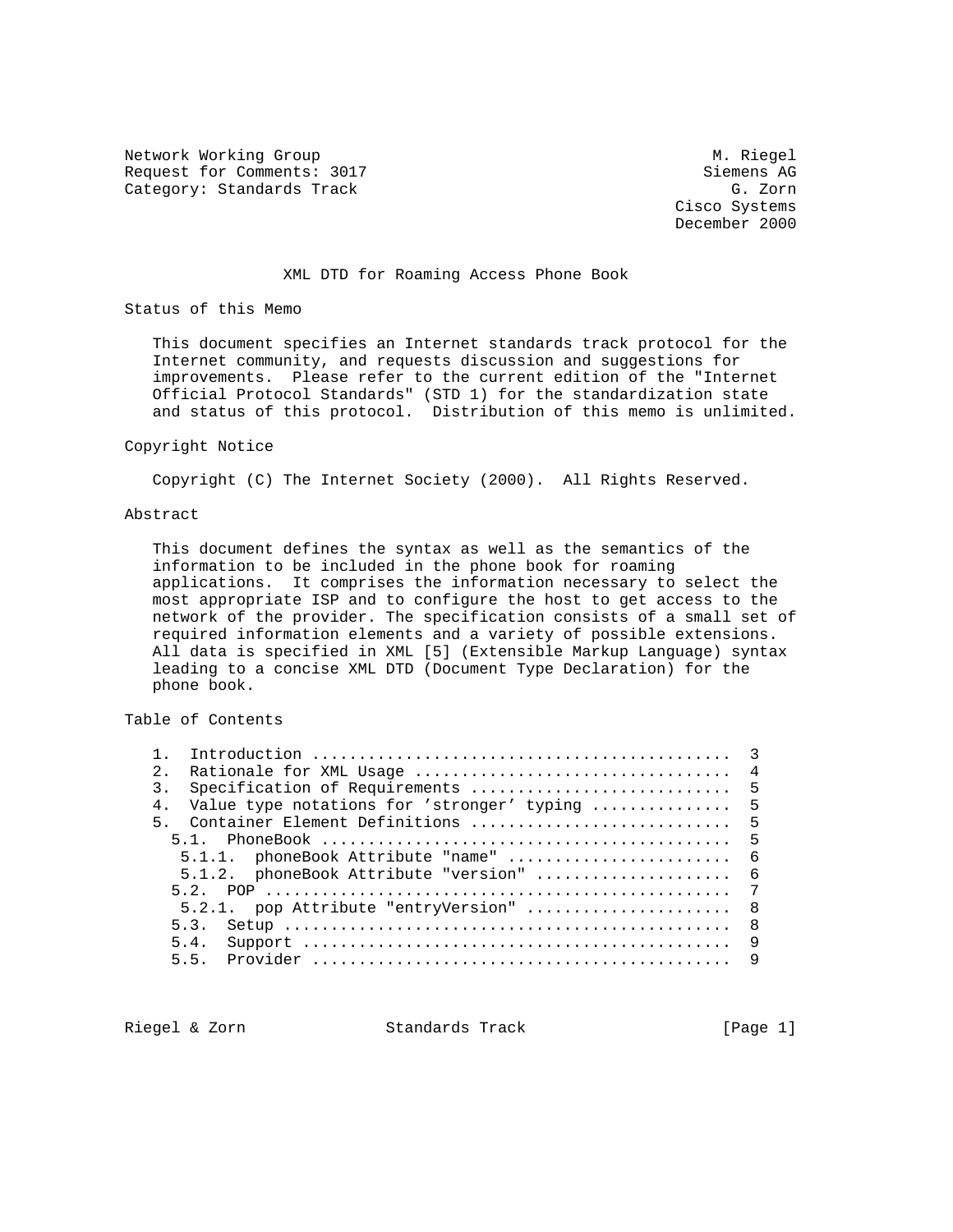| Information Element Definitions  10<br>б.                         |    |
|-------------------------------------------------------------------|----|
| Information elements defined for the POP element  10<br>6.1.      |    |
| $6.1.1$ .                                                         |    |
| address Attribute "family"  10<br>6.1.1.1.                        |    |
| address Attribute "countryCode"  11<br>6.1.1.2.                   |    |
| address Attribute "areaCode"  11<br>6.1.1.3.                      |    |
|                                                                   |    |
| 6.1.2.1.<br>Modem Protocols  12                                   |    |
| 6.1.2.2.<br>ISDN Protocols  12                                    |    |
|                                                                   |    |
| 6.1.2.4.<br>Frame Relay Protocols  13                             |    |
|                                                                   |    |
| 6.1.3.<br>Minimum Data Rate  14                                   |    |
| 6.1.4.<br>Maximum Data Rate  14                                   |    |
| 6.1.5.                                                            |    |
| 6.1.6.<br>Tunneling Protocols  15                                 |    |
| 6.1.7.                                                            |    |
| Pricing Information  16<br>6.1.8.                                 |    |
| 6.1.9.                                                            |    |
|                                                                   |    |
| 6.1.11.                                                           |    |
| 6.1.12.                                                           |    |
| 6.1.13.                                                           |    |
| 6.1.14.                                                           |    |
| 6.2.<br>Information elements defined for the Setup element  17    |    |
| DNS Server Address  17<br>6.2.1.                                  |    |
| 6.2.2.<br>NNTP Server Name  18                                    |    |
| 6.2.3.<br>SMTP Server Name  18                                    |    |
| 6.2.4.<br>POP3 Server Name  18                                    |    |
| 6.2.5.<br>IMAP Server Name  18                                    |    |
| 6.2.6.                                                            |    |
| 6.2.7.                                                            |    |
| 6.2.8.                                                            |    |
| Default Gateway Address  19<br>6.2.9.                             |    |
|                                                                   |    |
| 6.2.11.                                                           |    |
| Information elements defined for the support element 20<br>6.3.   |    |
| Support Telephone Number  20<br>6.3.1.                            |    |
| Support Email Address  21<br>6.3.2.                               |    |
| Information elements defined for the provider element. 21<br>6.4. |    |
| 6.4.1.                                                            |    |
| 6.4.2.                                                            | 21 |
| Provider's World Wide Web URL<br>6.4.3.                           | 21 |
| 6.4.4.<br>Provider's Main Email Address                           | 22 |
| Billing Inquiry Email Address<br>6.4.5.                           | 22 |
| 6.4.6.<br>Further elements                                        | 22 |
| Complete XML DTD for the roaming phone book<br>7.                 | 22 |
| 8.                                                                | 28 |

Riegel & Zorn Standards Track [Page 2]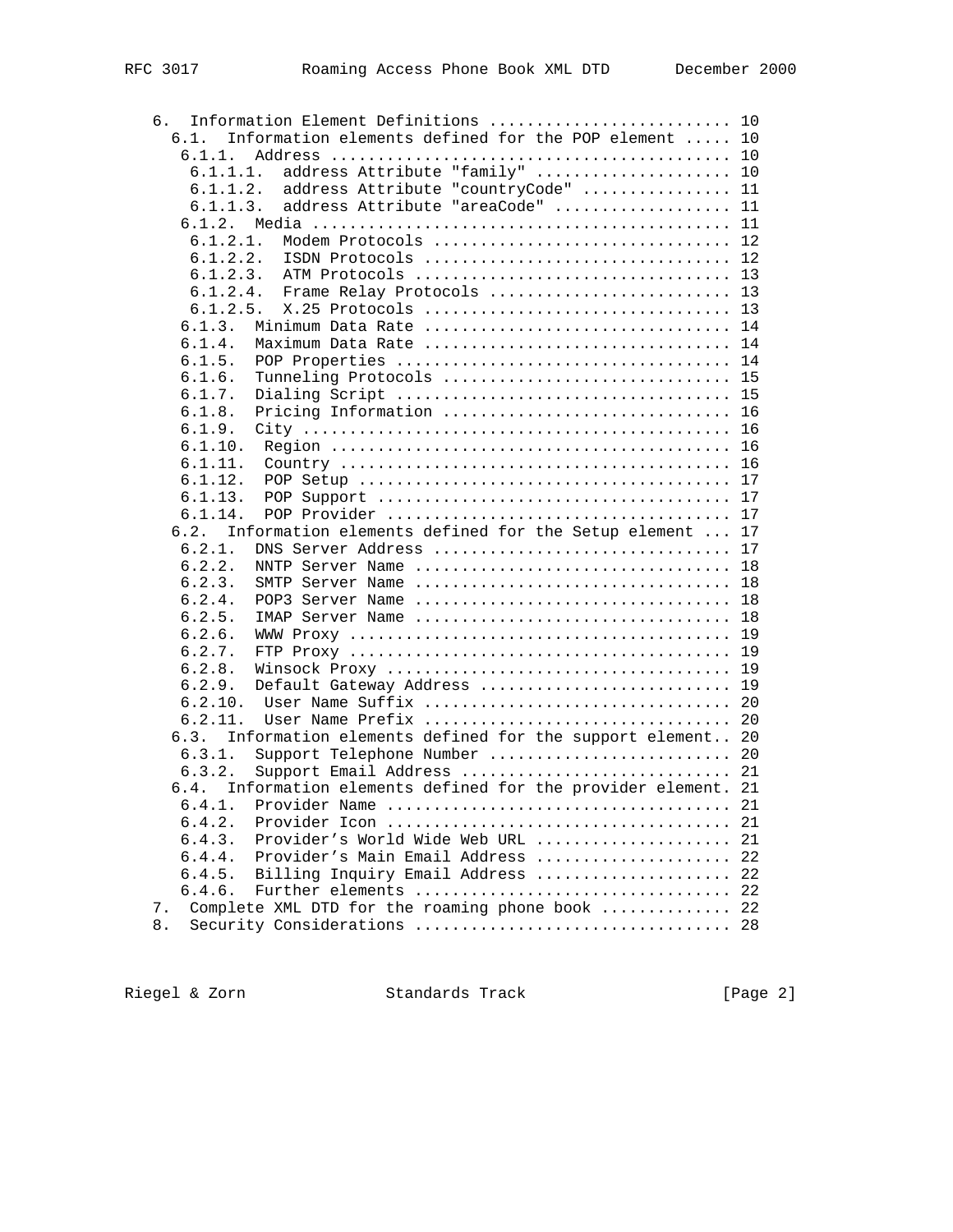| 9.1. Registration of new attribute values  29     |  |
|---------------------------------------------------|--|
| 9.2. Registration of new information elements  29 |  |
|                                                   |  |
|                                                   |  |
|                                                   |  |
|                                                   |  |
|                                                   |  |
|                                                   |  |
|                                                   |  |

#### 1. Introduction

 Roaming applications depend on the delivery of information about provided services and the procedures to get connected to the network from the roaming consortium to the individual users as well as from the operators of the network access servers, normally the members of the roaming consortium, and the roaming consortium.



 The roaming consortium assembles from the individual contributions of the providers belonging to the consortium a unified version of the phone book for usage by the customers. Probably different groups of users get different versions of a phone book adapted to their particular needs. Even users might generate different subsets especially suited to particular applications from the information received from the roaming consortium, e.g., retrieving only entries for a particular country or extracting all access points providing wireless connectivity.

Riegel & Zorn Standards Track (Page 3)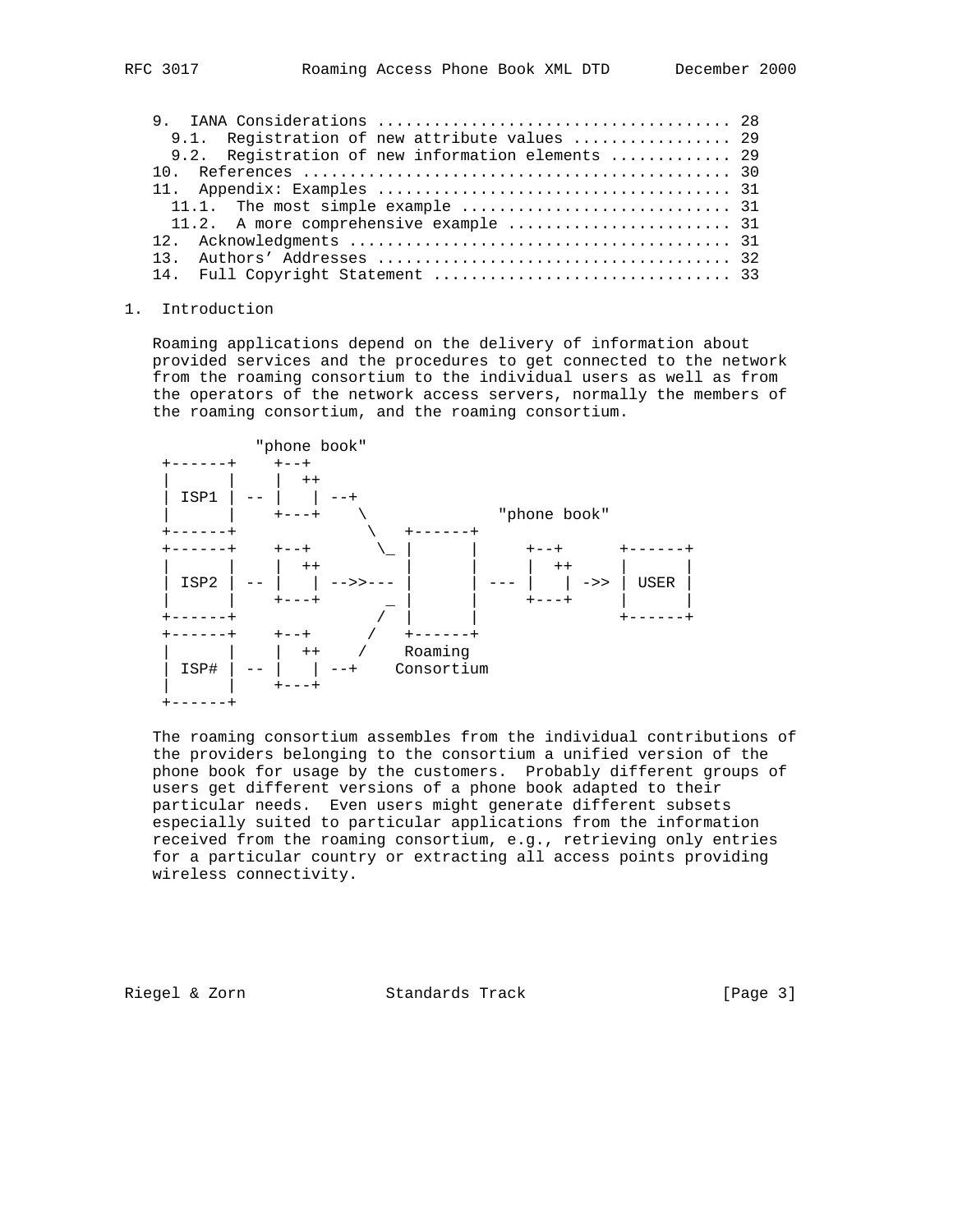Therefore it is desirable to define a highly portable and well formed structure of the phone book to enable easy generation and postprocessing. Goals of this document include:

- Creating a flexible, extensible and robust framework upon which to build a standard phone book;
- Promoting a standard phone book format, to enhance interoperability between ISPs and roaming consortia as well as to enable automatic extraction of configuration data by a wide variety of devices;
- Defining a compact structure containing the essential information for the roaming user, to allow for storage and easy update even on small devices.

 It is not intended by this document to create a plethoric solution, with phone book elements to fit every condition on earth, neither to define any kind of phone book update or transfer protocol.

2. Rationale for XML Usage

 XML is rapidly becoming a standard format for data exchange between different applications also taking into account the transfer and access of data over the web. XML is used as syntax for expressing the structure and content of a roaming phone book to enable widespread usage and access to many different kind of media (e.g., paper, CDROM, www) using a widespread selection of access devices. Furthermore XML enables:

- Extensibility
- Flexibility
- Integration with directories

 Extensibility is important because phone books are living documents; as such, it is unlikely that all the semantic requirements of arbitrary Internet service providers (ISPs) would be met by a fixed scheme, no matter how well thought out. Phone book designers must be free to create new attributes in a well-understood fashion to meet changing business needs.

 Flexibility is required of the attribute definition syntax for many of the same reasons that semantic extensibility is necessary. If we assume that phone book designers may need to define elements of arbitrary type, the syntax chosen must be able to represent these data objects cleanly. Using XML for describing the data content of the phone book fits this bill nicely, since it can be used to unambiguously describe virtually any data type.

Riegel & Zorn Standards Track [Page 4]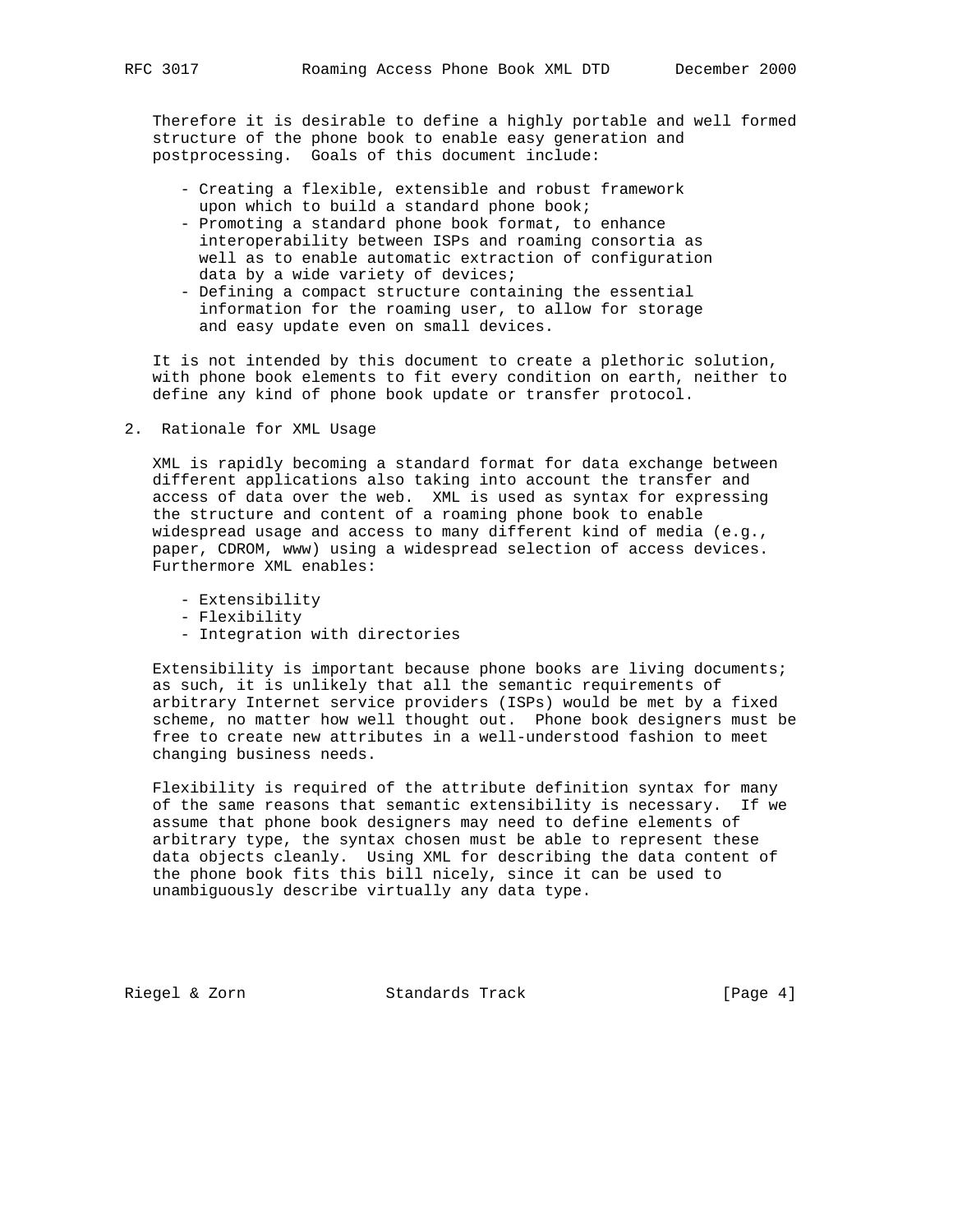Integration with directories: although it is unlikely that phone books will be stored in the directory due to performance considerations, the creation of a XML DTD describing phone book content leaves that option open, with relatively little incremental effort required to implement it.

3. Specification of Requirements

 In this document, the key words "MAY", "MUST, "MUST NOT", "optional", "recommended", "SHOULD", and "SHOULD NOT", are to be interpreted as described in [1].

4. Value type notations for 'stronger' typing

 XML DTDs do not currently have capabilities for 'strong typing' of the content of elements. The only type definition foreseen in the base specification is "#PCDATA", 'parsable character data'. This might be sufficient and is used throughout this document to define elements containing information mainly aimed for interpretation by human beings.

 To enable a more concise description of the content of particular elements several value type notations are introduced. This allows for a more detailed type description of the content of elements in cases where it seems to be desirable.

<?xml version="1.0" encoding="UTF-8"?>

 <!-- Phone book value type notation declarations --> <!NOTATION FQDN PUBLIC "-//IETF/roamPhoneBook/NOTATION value Type Fully\_qualified\_domain\_name"> <!NOTATION IPADR PUBLIC "-//IETF/roamPhoneBook/NOTATION value Type IP\_address"> <!NOTATION B64JPG PUBLIC "-//IETF/roamPhoneBook/NOTATION value Type Base64\_encoded\_jpeg\_image"> <!NOTATION B64GIF PUBLIC "-//IETF/roamPhoneBook/NOTATION value Type Base64\_encoded\_gif\_image">

5. Container Element Definitions

## 5.1. PhoneBook

 The phoneBook element is the basic container for phone book entries. It has two attributes, a phone book name and a phone book version number (applying to the phone book as a whole), and always contains one or more pop elements. A phoneBook element may also contain multiple Setup, Support and Provider elements, if they are referenced to by more than one pop element.

Riegel & Zorn Standards Track [Page 5]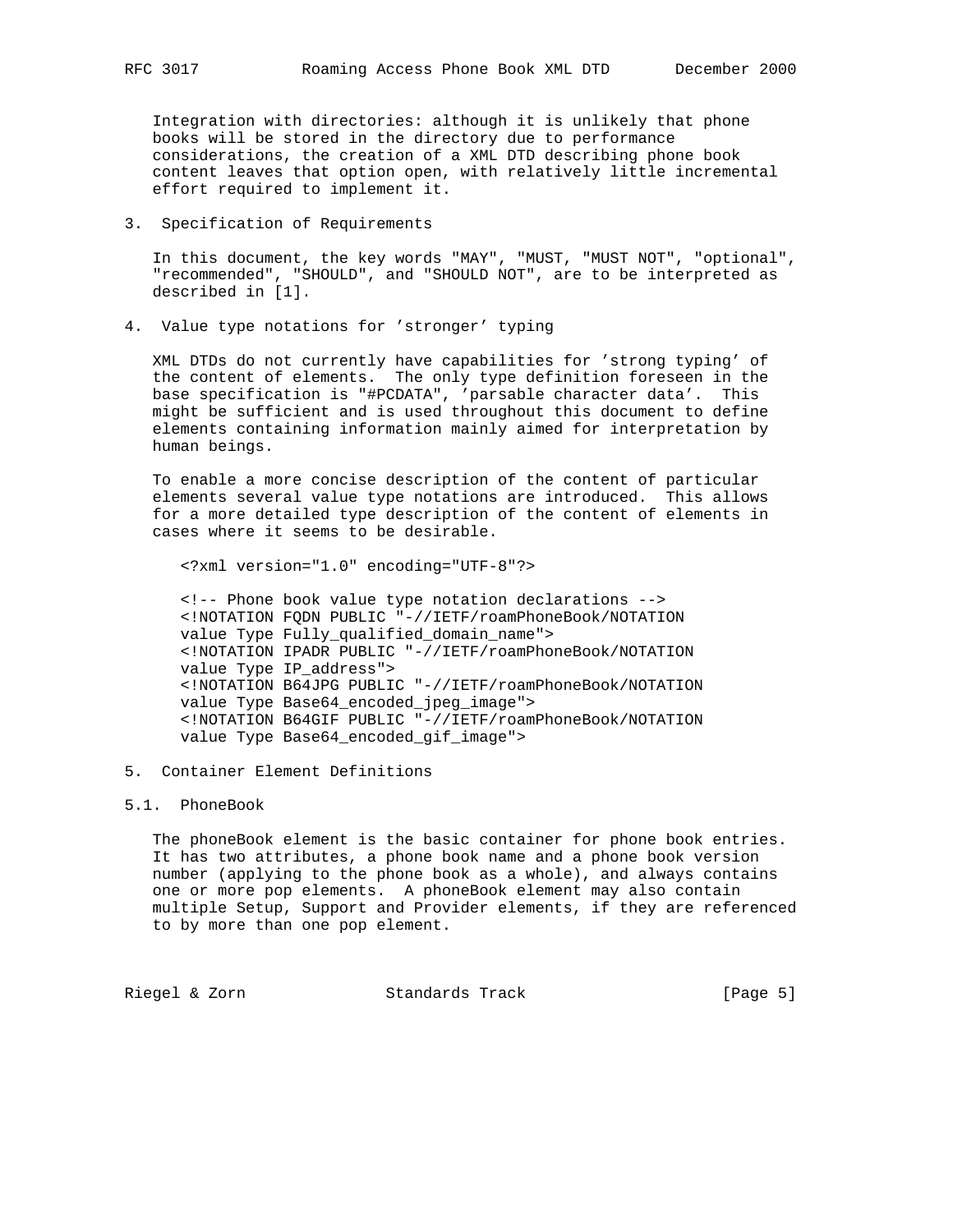Syntax: <!ELEMENT phoneBook ( pop+, setup\*, support\*, provider\*)> <!ATTLIST phoneBook name CDATA #REQUIRED version CDATA #REQUIRED > phoneBook +-----------------------------------+ | phoneBookName (req)| | phoneBookVersion (req)| | +-----------------------+ |  $|$  pop  $|$  + (req) | +-----------------------+| | | + - - - - - - - - - - - + | | | | + - - - - - - - - - - - + |  $\begin{array}{ccc} & & |+ & ( \texttt{opt} ) \end{array}$  | + - - - - - - - - - - - +| | | + - - - - - - - - - - - + | | | | + - - - - - - - - - - - + | | | support |+ (opt)| | + - - - - - - - - - - - +| | | + - - - - - - - - - - - + | | | | + - - - - - - - - - - - + | | | provider |+ (opt)| | + - - - - - - - - - - - +| | | + - - - - - - - - - - - + |

+-----------------------------------+

### 5.1.1. phoneBook Attribute "name"

 The phoneBook attribute "name" is an arbitrary string assigned as an identifier for a phone book.

 The phoneBookVersion attribute is an integer representing the version of the phone book; it is a monotonically increasing counter which should be incremented each time the phone book is modified. This element can be used by a server to help decide what (if any) actions are required to bring a client's phone book up to date. For example, the client can, at connect time, send an update request to the server

Riegel & Zorn **Standards Track** [Page 6]

<sup>5.1.2.</sup> phoneBook Attribute "version"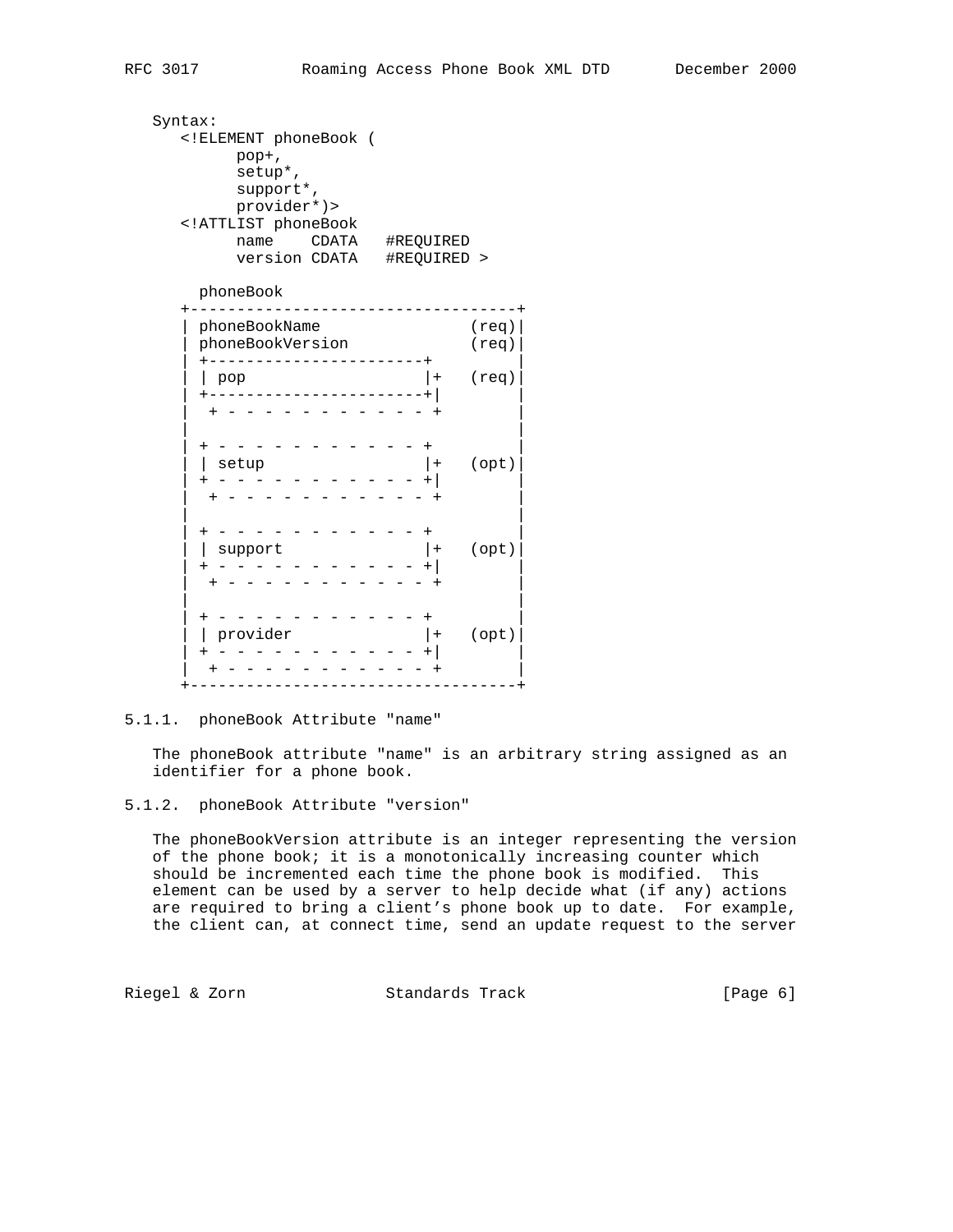including in the request the version number of its current phone book. If the client's phone book version is not the same as the server's current phone book version, the server can easily take appropriate action, e.g., reply with a URL pointing to a file containing the differences between the client and server phone books.

## 5.2. POP

POP

 The pop element contains information elements relevant to individual network points of presence (POPs). The required information elements are addrFamily, address, media and entryVersion. The media element represents the media types supported by the POP, while the entryVersion element is a monotonically-increasing integer which should be incremented whenever the object is modified.

 The following information elements are currently defined for the pop element. Additional information elements may be defined by IANA in future.

| entryVersion                                                                                           | (req)                                                       |  |
|--------------------------------------------------------------------------------------------------------|-------------------------------------------------------------|--|
| address                                                                                                | $(\text{req})$                                              |  |
| media<br>minBitsPerSecond<br>maxBitsPerSecond<br>"popProperties"<br>"tunnelingProtocols"<br>dialScript | $(\text{req})$<br>(opt)<br>(opt)<br>(opt)<br>(opt)<br>(opt) |  |
| pricingInformation                                                                                     | (opt)                                                       |  |
| "location"                                                                                             | (opt)                                                       |  |
| "popSetup"                                                                                             | (opt)                                                       |  |
| "popSupport"                                                                                           | (opt)                                                       |  |
| "popProvider"                                                                                          | (opt)                                                       |  |

Riegel & Zorn Standards Track [Page 7]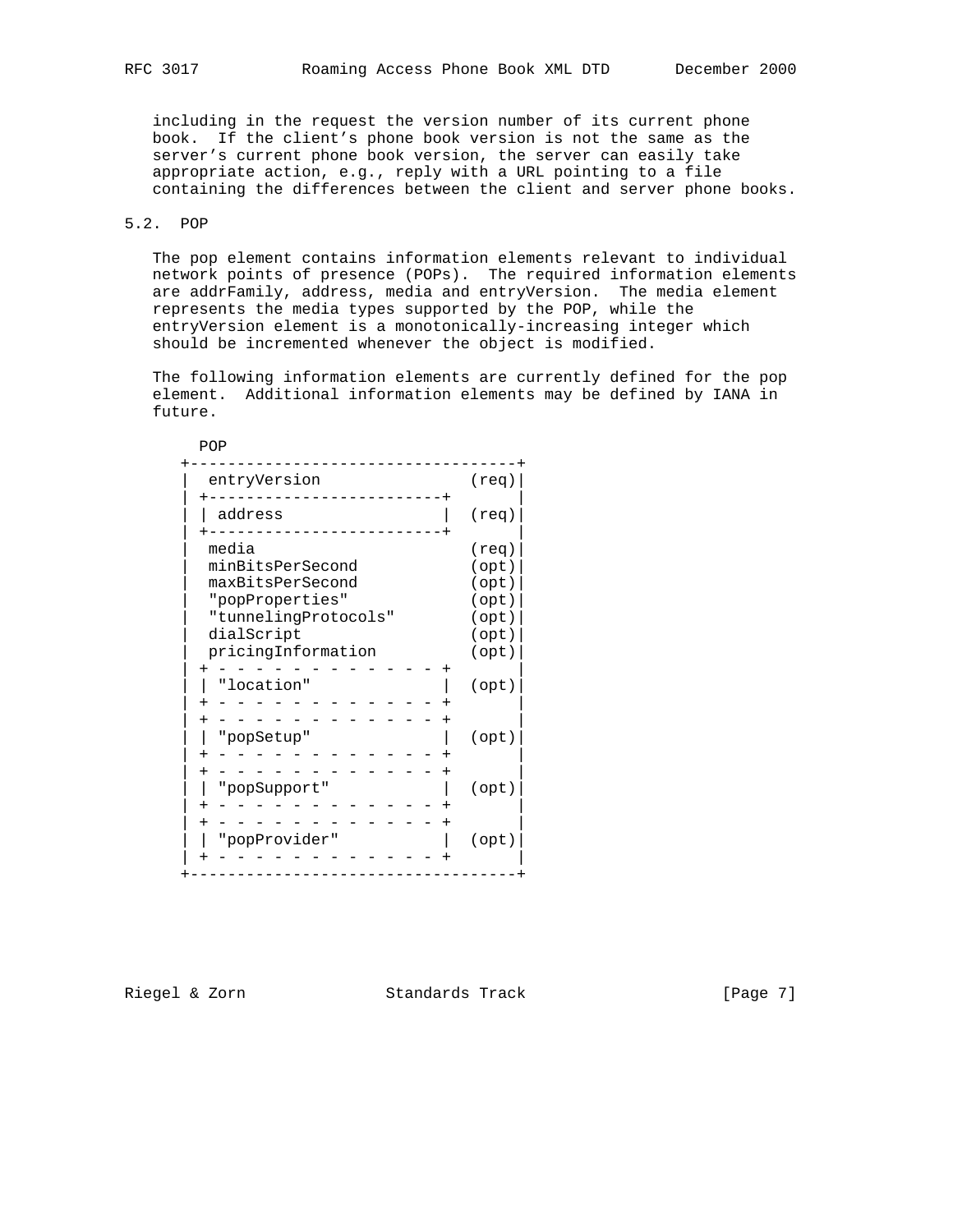```
 Syntax:
```

```
 <!ENTITY % popInformation
      "address,
      media+,
       minBitsPerSecond?,
       maxBitsPerSecond?,
      popProperty*,
       tunnelProto*,
       dialScript?,
       pricingInformation?,
       city?,
       region?,
       country?,
       (setup | setupPtr)?,
       (support | supportPtr)?,
       (provider |providerPtr)?">
 <!ELEMENT pop ( %popInformation; )>
 <!ATTLIST pop
       entryVersion CDATA #REQUIRED>
```

```
5.2.1. pop Attribute "entryVersion"
```
 The entryVersion attribute is an integer representing the version of the POP object; it is a monotonically increasing counter which should be incremented each time the object is modified. This attribute may be useful in merging and updating phone books.

5.3. Setup

 The Setup element includes information elements which describe services which may change from provider to provider or even from POP to POP. Some of the values contained in these information elements may be available by other means (e.g., DHCP), but others may not.

 The following information elements are currently defined for the Setup element. Additional information elements may be defined by IANA in future.

Syntax:

```
 <!ENTITY % setupInformation
      "dnsServerAddress*,
      nntpServerName*,
       smtpServerName*,
       popServerName*,
       imapServerName*,
```
Riegel & Zorn Standards Track (Page 8)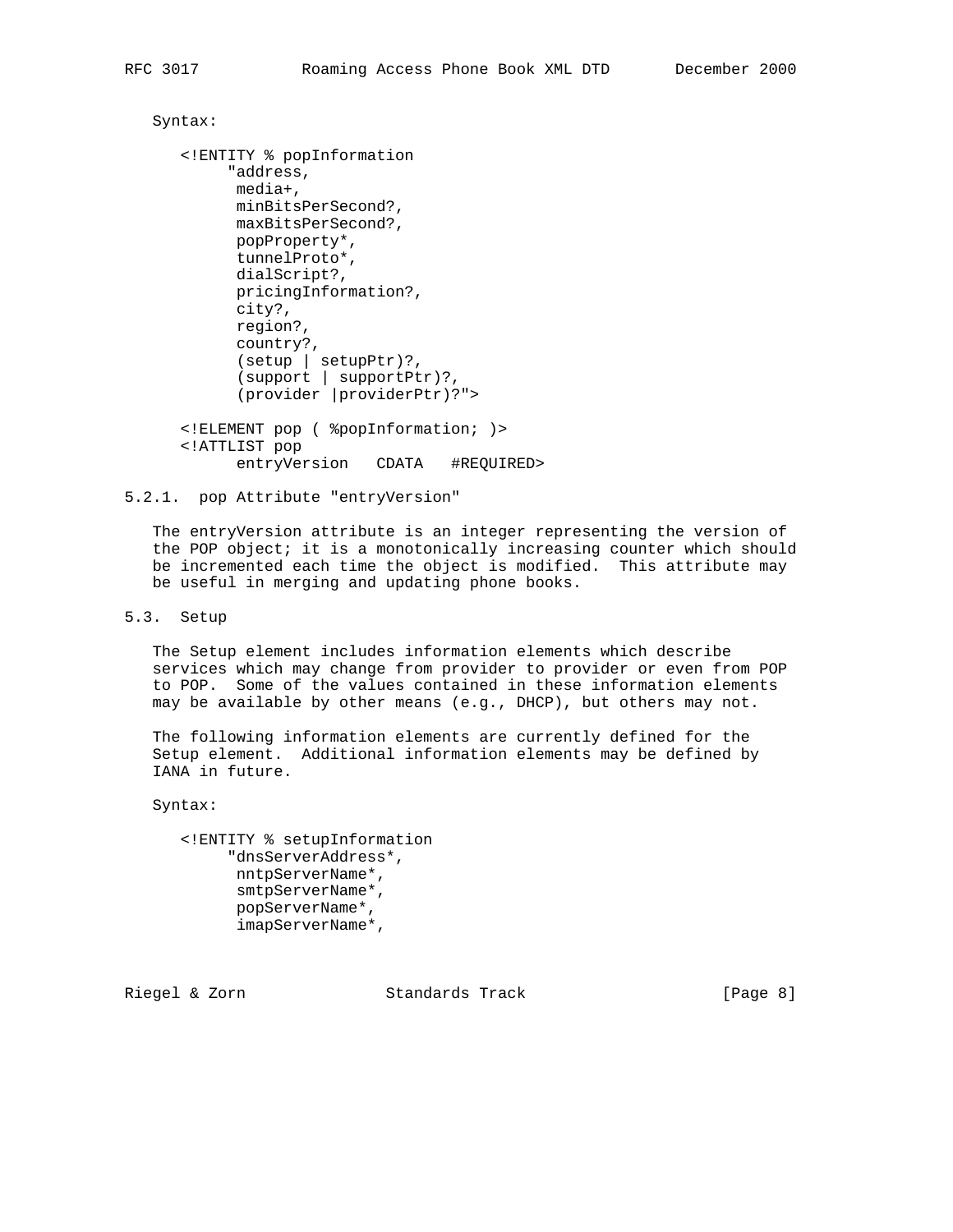```
 wwwProxyServerName*,
       ftpProxyServerName*,
       winsockProxyServerName*,
       defaultGatewayAddress?,
       userNamePrefix?,
       userNameSuffix?">
 <!ELEMENT setup ( %setupInformation; )>
 <!ATTLIST setup
```

```
 id ID #REQUIRED>
```
language NMTOKENS #IMPLIED >

5.4. Support

 The Support element includes those information elements that are pertinent to the provision of customer support for a POP or provider. Languages spoken by the staff at the support center might be specified by multiple entries for the attribute value language.

 Additional information elements for the Support element may be defined by IANA in future.

Syntax:

 <!ENTITY % supportInformation "(supportTelephoneNumber | supportMailtoURL)+"> <!ELEMENT support %supportInformation; > <!ATTLIST support id ID #REQUIRED

#### 5.5. Provider

 The Provider element contains information elements pertaining to the general business operations of a given network service provider. The information elements include such things as telephone number, mailing address, etc., as well as URLs for e-mail and a World Wide Web site. A Provider element may also contain a reference to support information.

 Currently the following information elements are defined for the Provider element. Additional information elements may be defined by IANA in future.

 Syntax: <!ENTITY % providerInformation "providerName?, providerIcon?, wwwURL?,

Riegel & Zorn Standards Track [Page 9]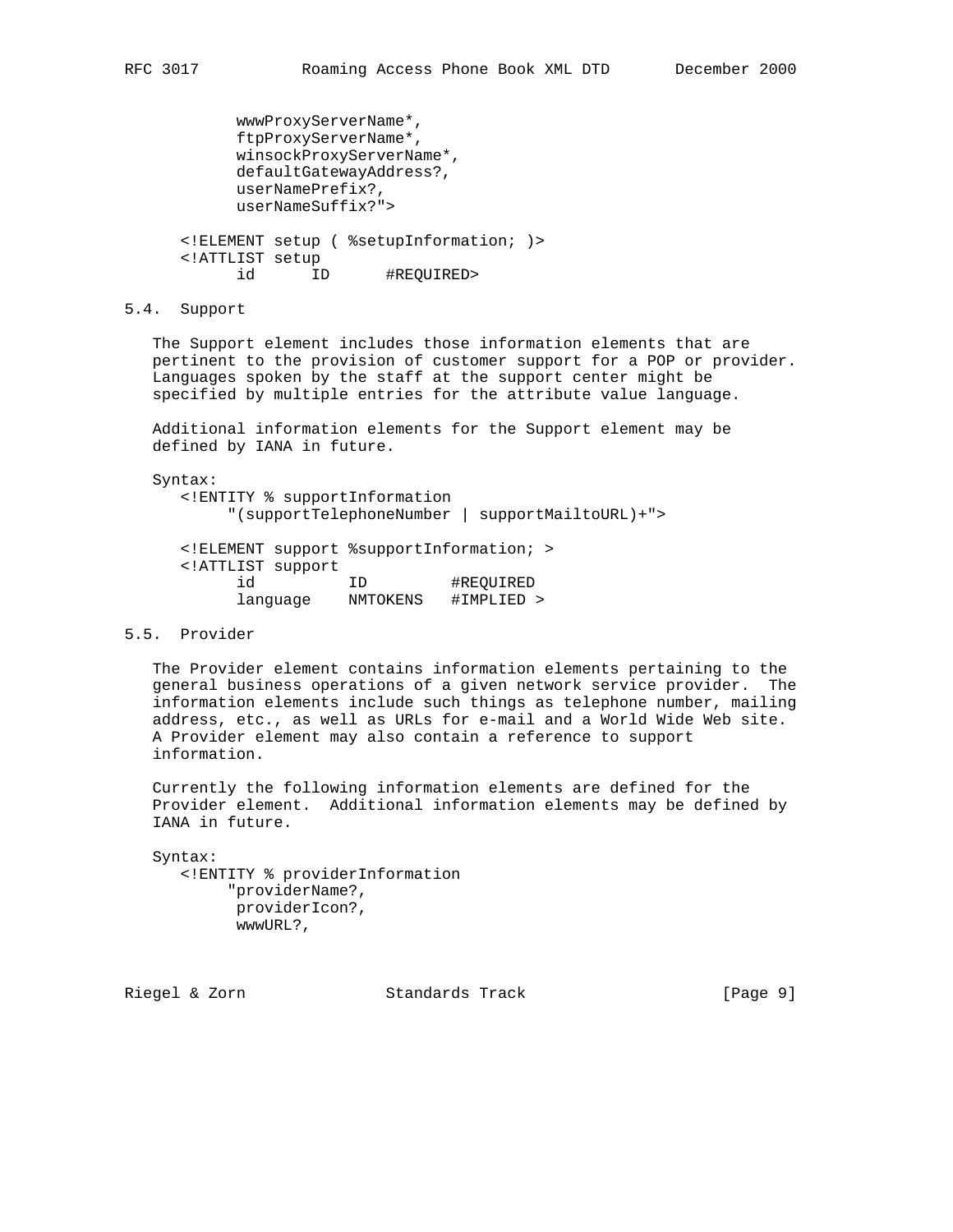```
 generalMailtoURL?,
       billingMailtoURL?,
       businessCategory?,
       x121Address?,
       registeredAddress?,
       destinationIndicator?,
       preferredDeliveryMethod?,
       telexNumber?,
       teletexTerminalIdentifier?,
       telephoneNumber?,
       internationalISDNNumber?,
       facsimileTelephoneNumber?,
       street?,
       postOfficeBox?,
       postalCode?,
       postalAddress?,
       physicalDeliveryOfficeName?,
       description?,
       supportPtr*">
 <!ELEMENT provider ( %providerInformation; )>
 <!ATTLIST provider
```
id ID #REQUIRED>

# 6. Information Element Definitions

6.1. Information elements defined for the POP element

# 6.1.1. Address

 The address element provides the information representing the address of the POP. For POPs offering dial-up network access, the address element will at least contain an IA5 string representing a telephone number, formatted in standard fashion [4] (e.g., "+ 1 234 5678"). More detailed information may be available by optional attribute values.

 Syntax: <!-- A network address for this POP --> <!ELEMENT address (#PCDATA)>

### 6.1.1.1. address Attribute "family"

 The attribute family of the element address defines the address family to which the element value belongs. For POPs offering dial-up network access, the addrFamily attribute will generally contain a value for a telephone network based address family. Currently the following attribute values are defined. Additional values may be

Riegel & Zorn Standards Track [Page 10]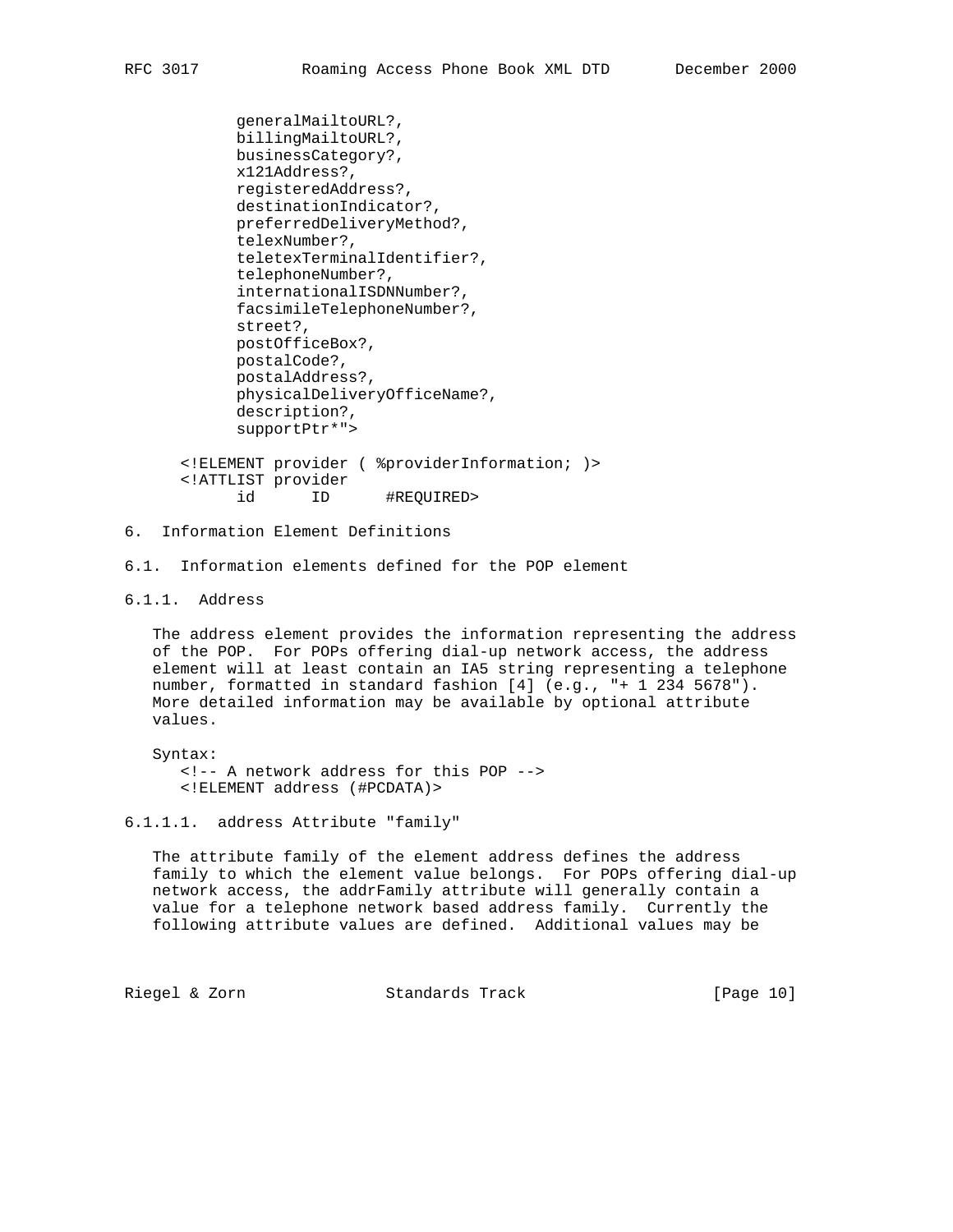registered by IANA in future. Value Description ------ ------------------------------------------ E164 ITU-T E.164 (PSTN, SMDS, Frame Relay, ATM) X121 ITU-T X.121 (X.25, Frame Relay) Syntax: <!-- Attribute values for address family --> <!ENTITY % addressFamily "(E164|X121)" > <!ATTLIST address family %addressFamily; #REQUIRED > 6.1.1.2. address Attribute "countryCode" The countryCode attribute indicates the international dialing prefix for the country in which the POP is located. Syntax: <!-- ITU dialing code for the country in which this POP is located --> <!ATTLIST address countryCode CDATA #IMPLIED > 6.1.1.3. address Attribute "areaCode" The areaCode attribute contains the area or city code component of the telephone number in the 'address' element (if any) associated with this POP. <!-- Area or city code component of the telephone number in the accessTelephoneNumber element associated with this POP --> <!ATTLIST address areaCode CDATA #IMPLIED > 6.1.2. Media

 The media element is a container describing the types of media and related protocols supported by this POP. The following media types are currently defined. Additional types may be registered by IANA in future.

| Value    | Media Type  |
|----------|-------------|
|          |             |
| viaMODEM | Modem       |
| viaISDN  | <b>ISDN</b> |
| viaATM   | ATM         |
| viaFR    | Frame Relay |
| viaX25   | X.25        |

Riegel & Zorn Standards Track [Page 11]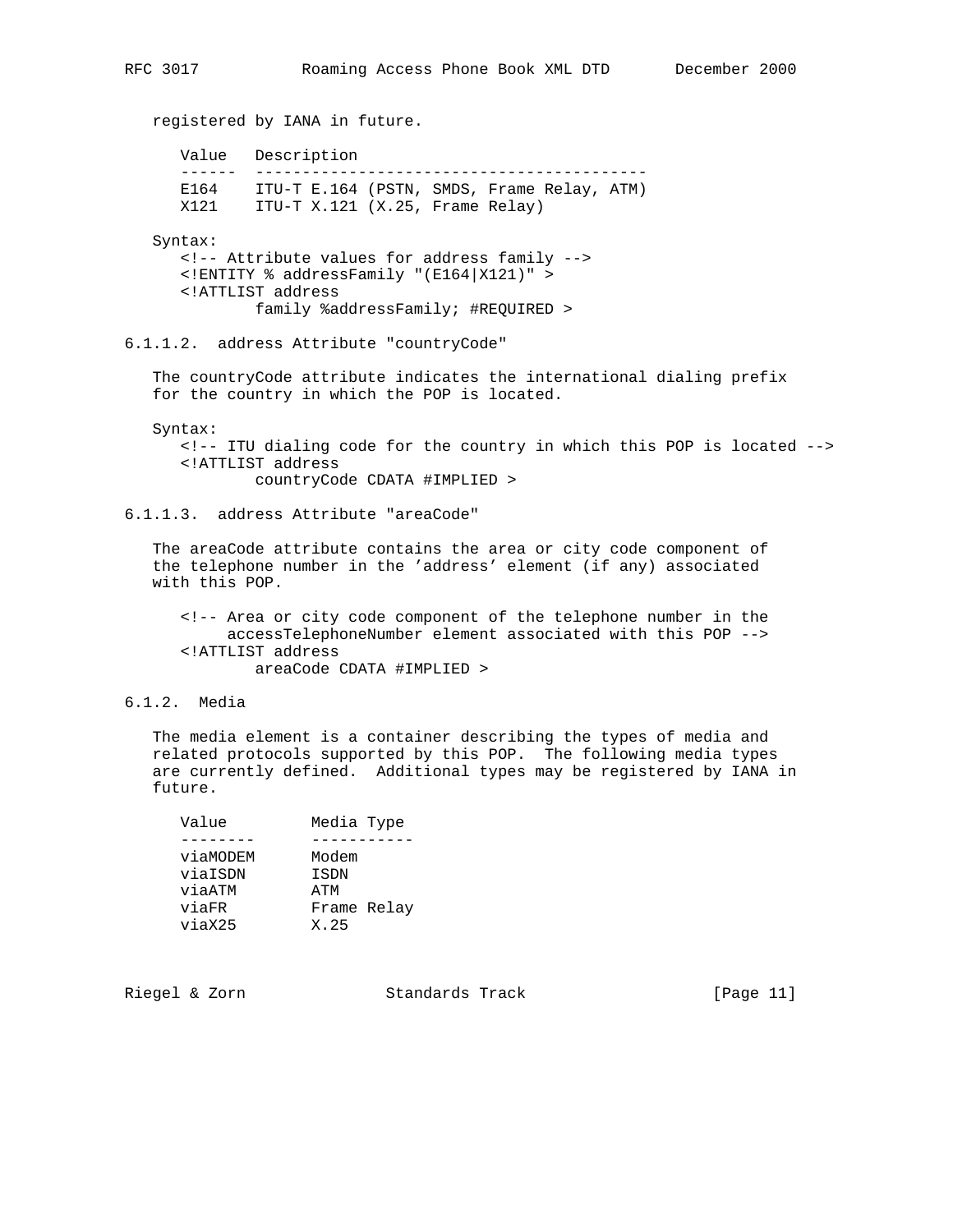Syntax:

 <!-- The types of media supported by this POP --> <!ENTITY % mediaTypes "(viaMODEM|viaISDN|viaATM|viaFR|viaX25)+" > <!ELEMENT media %mediaTypes; >

# 6.1.2.1. Modem Protocols

 The viaMODEM element is an empty element representing by its optional type attribute the modem protocol supported by the access devices that can be reached at address. To define multiple available protocols this element may be included repeatedly. The initially defined modem protocol types are listed in the table below. Additional values may be registered by IANA in future.

| Value           | Duplex | Speed | Protocol      |
|-----------------|--------|-------|---------------|
|                 |        |       |               |
| V <sub>21</sub> | Full   | 300   | ITU-T V.21    |
| V <sub>22</sub> | Full   | 1200  | ITU-T V.22    |
| V <sub>29</sub> | Half   | 9600  | $ITU-T V.29$  |
| V32             | Full   | 9600  | $ITU-T V.32$  |
| V32B            | Full   | 14.4k | ITU-T V.32bis |
| V34             | Full   | 28.8k | ITU-T V.34    |
| V34B            | Full   | 33.6k | ITU-T V.34bis |
| V90             | Full   | 56k   | ITU-T V.90    |

#### Syntax

 <!-- A modem media type element --> <!ENTITY % modemProtocols "(V21|V22|V29|V32|V32B|V34|V34B|V90)" > <!ELEMENT viaMODEM EMPTY> <!ATTLIST viaMODEM type %modemProtocols; #IMPLIED >

# 6.1.2.2. ISDN Protocols

 The viaISDN element is an empty element representing by its optional type attribute the ISDN protocol supported by the access devices that can be reached at address. To define multiple available protocols this element may be included repeatedly. The initially defined ISDN protocol types are listed in the table below. Additional values may be registered by IANA in future.

| Value Speed |       | Meaning     |
|-------------|-------|-------------|
|             |       |             |
| V110L 19.2k |       | ITU-T V.110 |
| V110H       | 38.4k | ITU-T V.110 |
| V120L       | 56k   | ITU-T V.120 |
|             |       |             |

Riegel & Zorn Standards Track [Page 12]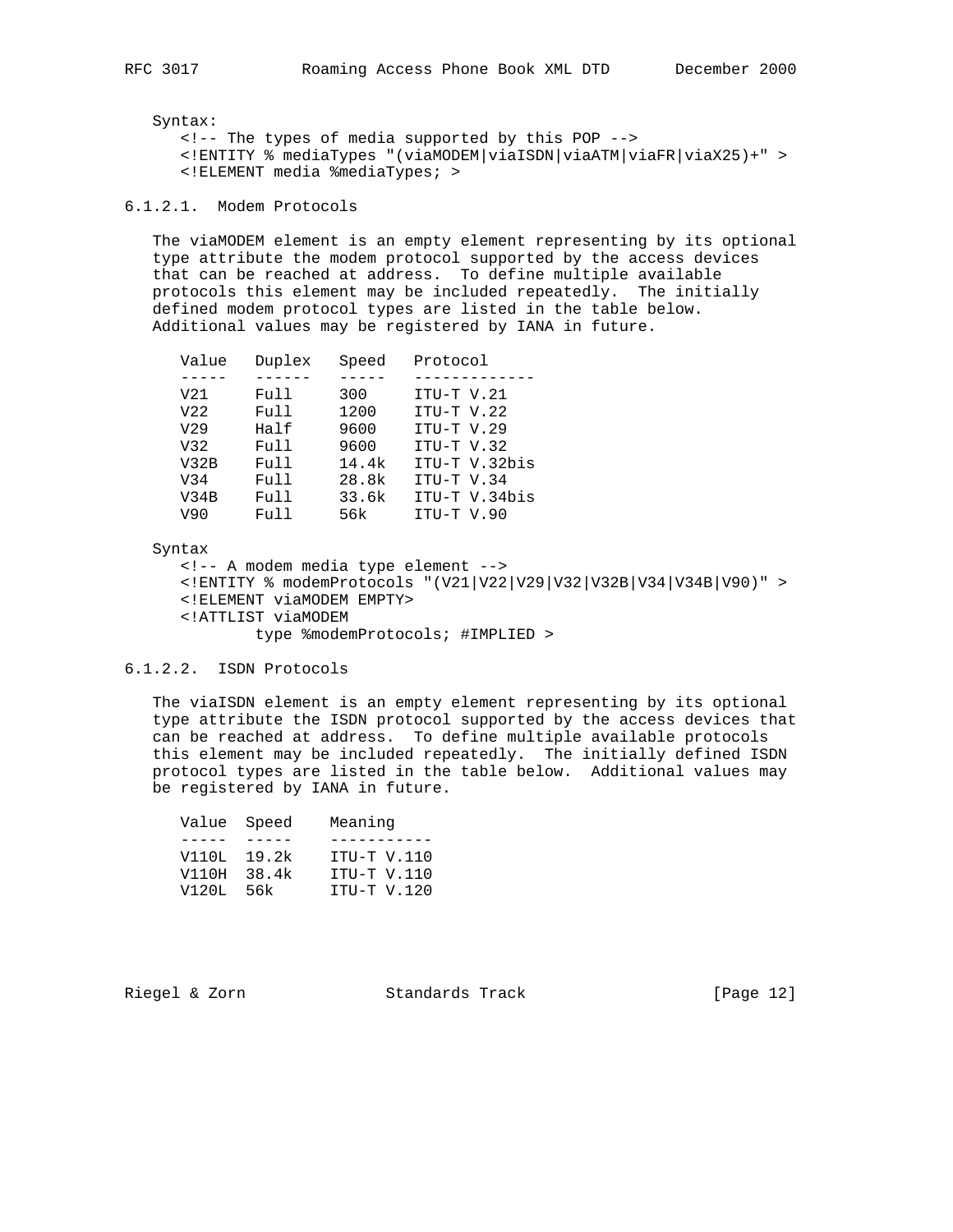|       | V120H 64k | ITU-T V.120 |
|-------|-----------|-------------|
| X75   | 64k       | ITU-T X.75  |
| HDLC. | 64k       | RFC 1618    |

Syntax:

 <!-- An ISDN media type element --> <!ENTITY % isdnProtocols "(V110L|V110H|V120L|V120H|X75|HDLC)"> <!ELEMENT viaISDN EMPTY> <!ATTLIST viaISDN type %isdnProtocols; #IMPLIED >

6.1.2.3. ATM Protocols

 The viaATM element is an empty element representing by its optional type attribute a particular protocol supported by the access devices that can be reached at address. To define multiple available protocols this element may be included repeatedly. Currently only one protocol is defined. Additional values may be registered by IANA in future.

 Syntax: <!-- An ATM media type element --> <!ENTITY % atmProtocols "(RFC2364)"> <!ELEMENT viaATM EMPTY> <!ATTLIST viaATM type %atmProtocols; #IMPLIED >

6.1.2.4. Frame Relay Protocols

 The viaFR element is an empty element representing by its optional type attribute the particular protocol supported by the access devices that can be reached at address. To define multiple available protocols this element may be included repeatedly. Currently only one protocol is defined. Additional values may be registered by IANA in future.

 Syntax: <!-- A Frame Relay media type element --> <!ENTITY % frProtocols "(RFC1973)"> <!ELEMENT viaFR EMPTY> <!ATTLIST viaFR type %frProtocols; #IMPLIED >

6.1.2.5. X.25 Protocols

 The viaX25 element is an empty element representing by its optional type attribute the particular protocol supported by the access devices that can be reached at address. To define multiple available

Riegel & Zorn Standards Track [Page 13]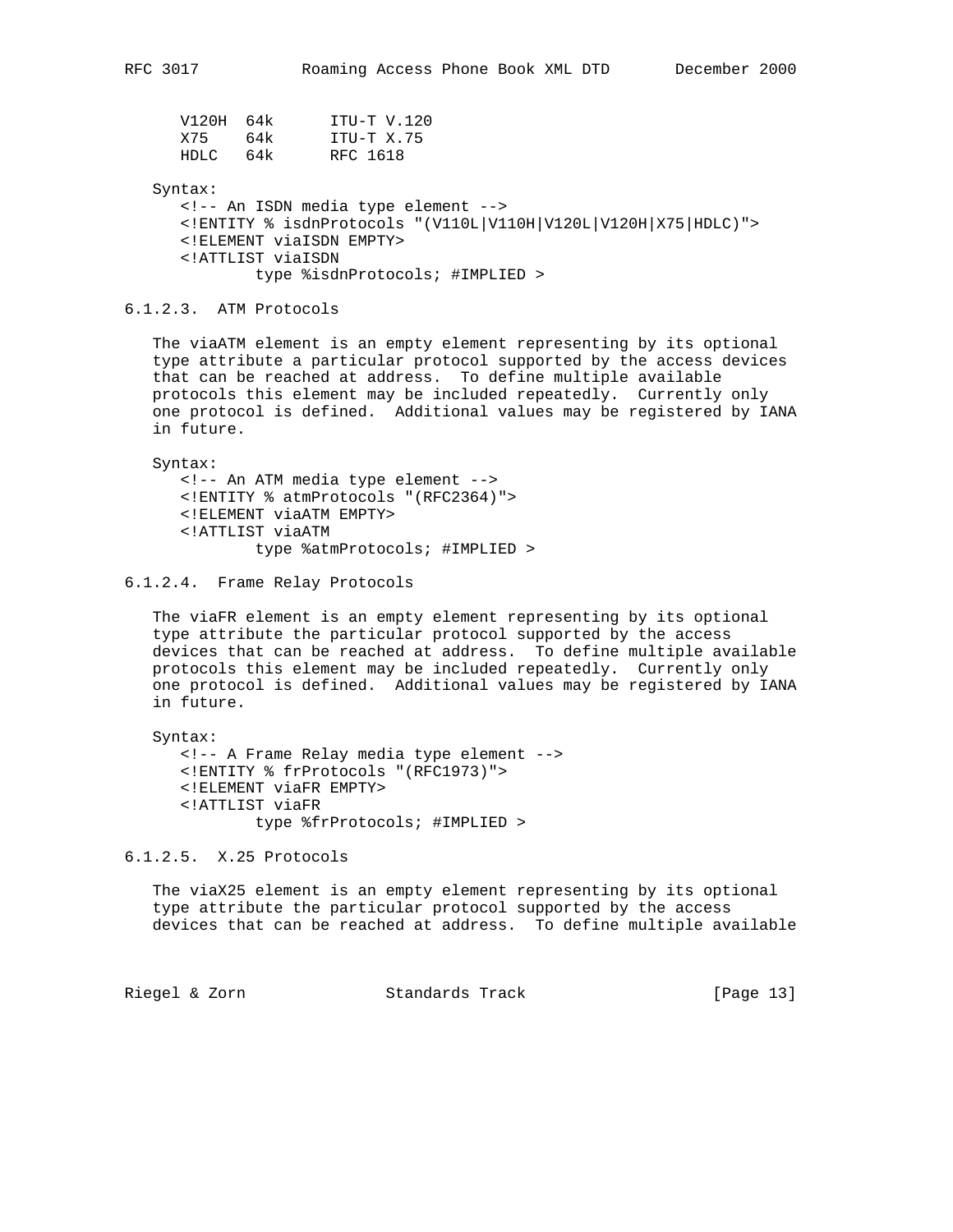protocols this element may be included repeatedly. Currently only one protocol is defined. Additional values may be registered by IANA in future.

 Syntax: <!-- A X.25 media type element --> <!ENTITY % x25Protocols "(RFC1598)"> <!ELEMENT viaX25 EMPTY> <!ATTLIST viaX25 type %x25Protocols; #IMPLIED >

6.1.3. Minimum Data Rate

 The minBitsPerSecond element indicates the minimum data rate (in bits/second) supported by the access devices at the POP.

Syntax:

 <!-- Minimum data rate supported by this POP in bits/second --> <!ELEMENT minBitsPerSecond (#PCDATA)>

#### 6.1.4. Maximum Data Rate

 The maxBitsPerSecond element indicates the maximum data rate (in bits/second) supported by the access devices at the POP.

#### Syntax:

 <!-- Maximum data rate supported by this POP in bits/second --> <!ELEMENT maxBitsPerSecond (#PCDATA)>

### 6.1.5. POP Properties

 The popProperty element is an empty element representing by its attribute value a particular property of this POP. To define multiple available protocols this element might be included several times. The initially defined properties are listed in the table below. Additional values may be registered by IANA in future.

| Value       | Property |                          |
|-------------|----------|--------------------------|
|             |          |                          |
| MPPP        |          | Multilink PPP (RFC 1990) |
| MOBIP       |          | Mobile IP (RFC 2002)     |
| MCRX        |          | Multicast Reception      |
| <b>MCTX</b> |          | Multicast Transmission   |
|             |          |                          |

Syntax:

 <!-- A property characterizing this POP --> <!ENTITY % popProperties "(MPPP|MOBIP|MCRX|MCTX)" >

Riegel & Zorn Standards Track [Page 14]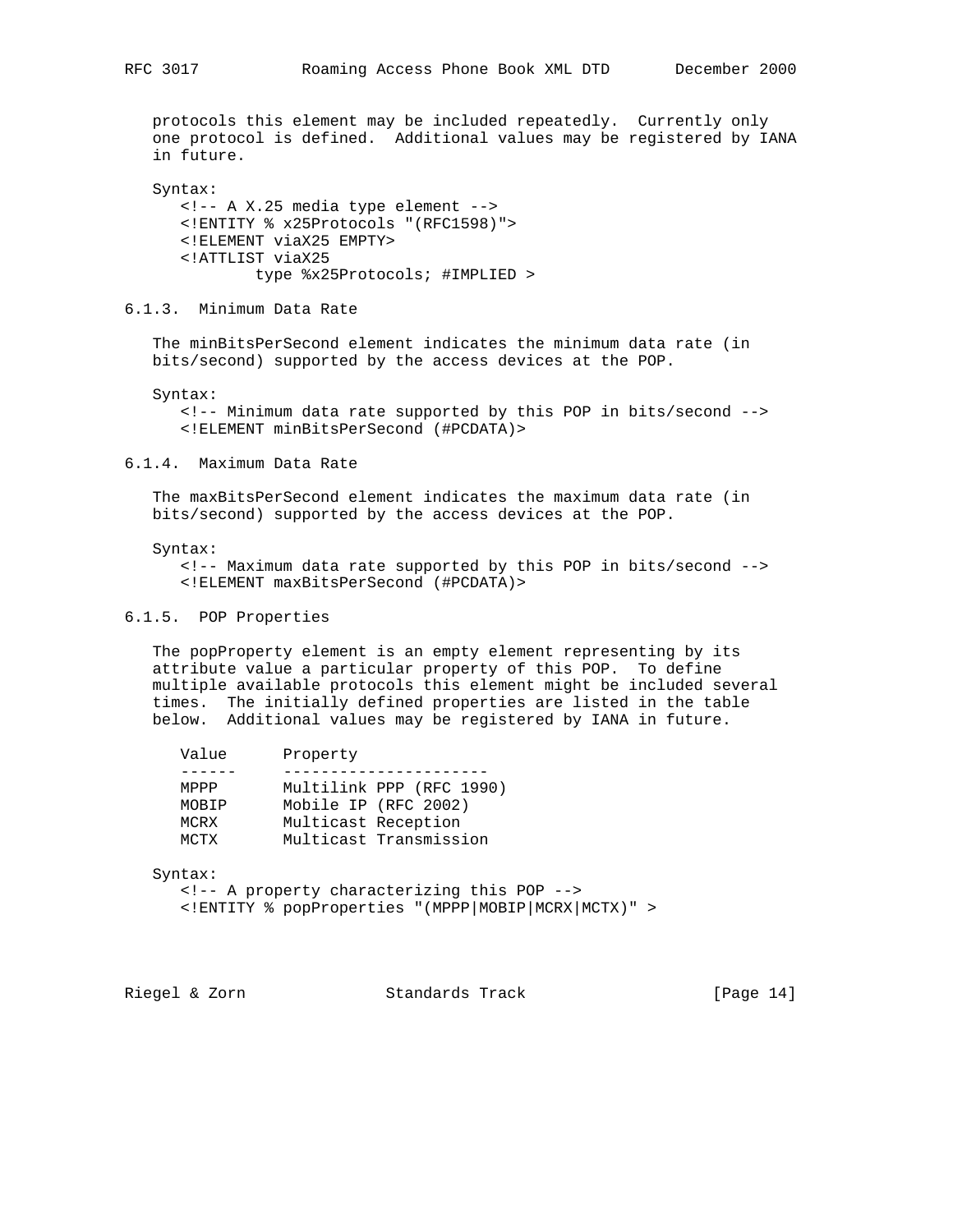<!ELEMENT popProperty EMPTY> <!ATTLIST popProperty type %popProperties; #REQUIRED>

6.1.6. Tunneling Protocols

 The tunnelProto element is an empty element representing by its attribute a tunneling protocol supported by this POP. To define multiple available protocols this element might be included several times. The initially defined values are listed in the table below. Additional values may be registered by IANA in future.

| Value                                                                            | Protocol                                                                                                 |                                                                                                                 |
|----------------------------------------------------------------------------------|----------------------------------------------------------------------------------------------------------|-----------------------------------------------------------------------------------------------------------------|
| 1.2 <sub>TP</sub><br>PPTP<br>T.2F<br>ATMP<br>AHT<br>ESPT<br>TPTP<br>MTP<br>GR F. | RFC 2661<br>RFC 2637<br>RFC 2341<br>RFC 2107<br>RFC 2402<br>RFC 2406<br>RFC 1853<br>RFC 2004<br>RFC 1701 | $T.2$ TP<br>PPTP<br>T.2F<br>ATMP<br>IP AH Tunnel Mode<br>IP ESP Tunnel Mode<br>$IP-IP$<br>Minimal IP-IP<br>GRE. |
|                                                                                  |                                                                                                          |                                                                                                                 |

#### Syntax:

 <!-- A tunneling protocol supported by this POP --> <!ENTITY % tunnelingProtocols "(L2TP|PPTP|L2F|ATMP|AHT|ESPT|IPIP|MIP|GRE)" > <!ELEMENT tunnelProto EMPTY> <!ATTLIST tunnelProto type %tunnelingProtocols; #REQUIRED>

# 6.1.7. Dialing Script

 The dialScript element contains the dialing script to be used when connecting to this POP. The attribute value type of dialScript defines the type of the script that should be used when connecting to this POP.

 Syntax: <!-- The dial script to be used --> <!ELEMENT dialScript (#PCDATA)> <!ATTLIST dialScript type CDATA #IMPLIED >

Riegel & Zorn Standards Track [Page 15]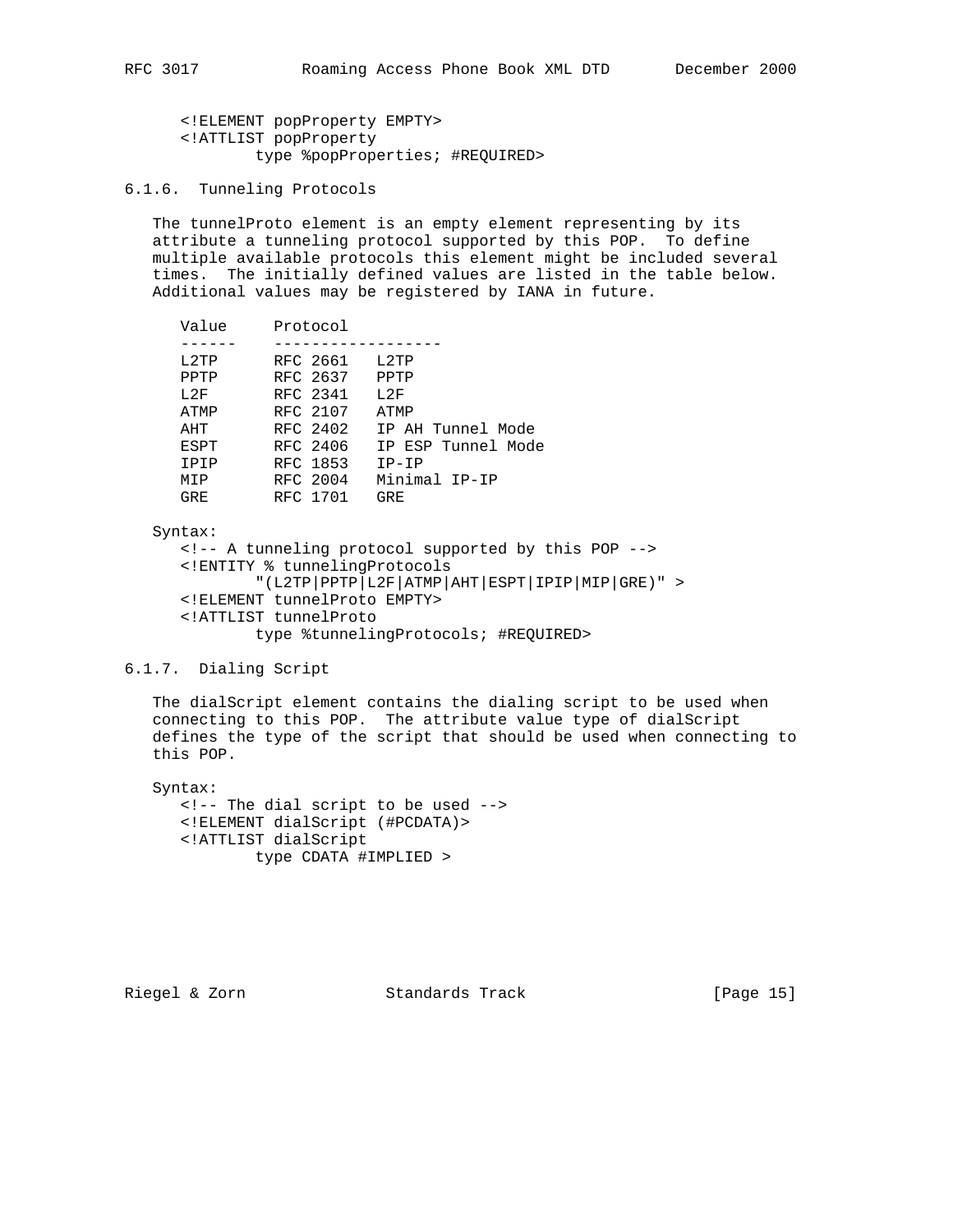# 6.1.8. Pricing Information

 The pricingInformation element is a free-form string representing pricing information for this POP. It may be anything from a simple string indicating relative expense (e.g., "\$\$\$\$" for a very expensive POP) to a paragraph describing time-of-day and other differential pricing variables.

### Syntax:

 <!-- Pricing information for this POP --> <!ELEMENT pricing (#PCDATA)>

6.1.9. City

 The city element contains the name of the city in which the POP is located (not the city(s) from which it is accessible by a local call).

Syntax:

 <!-- The name of the city in which this POP is located --> <!ELEMENT city (#PCDATA)>

6.1.10. Region

 The region element contains the name of the region in which the POP is located. In the United States, this would be the name of a state or (for Washington, D.C.) administrative district. In other countries, it might be the name of a province, parish or county.

Syntax:

 <!-- The name of the region in which this POP is located --> <!ELEMENT region (#PCDATA)>

### 6.1.11. Country

 The country element contains the name of the country in which the POP is located. The country name may be abbreviated (e.g., "USA" for the United States of America or "UK" for the United Kingdom) but if abbreviations are used the usage must be consistent within a given phone book.

Syntax:

 <!-- The name of the country in which this POP is located --> <!ELEMENT country (#PCDATA)>

Riegel & Zorn Standards Track [Page 16]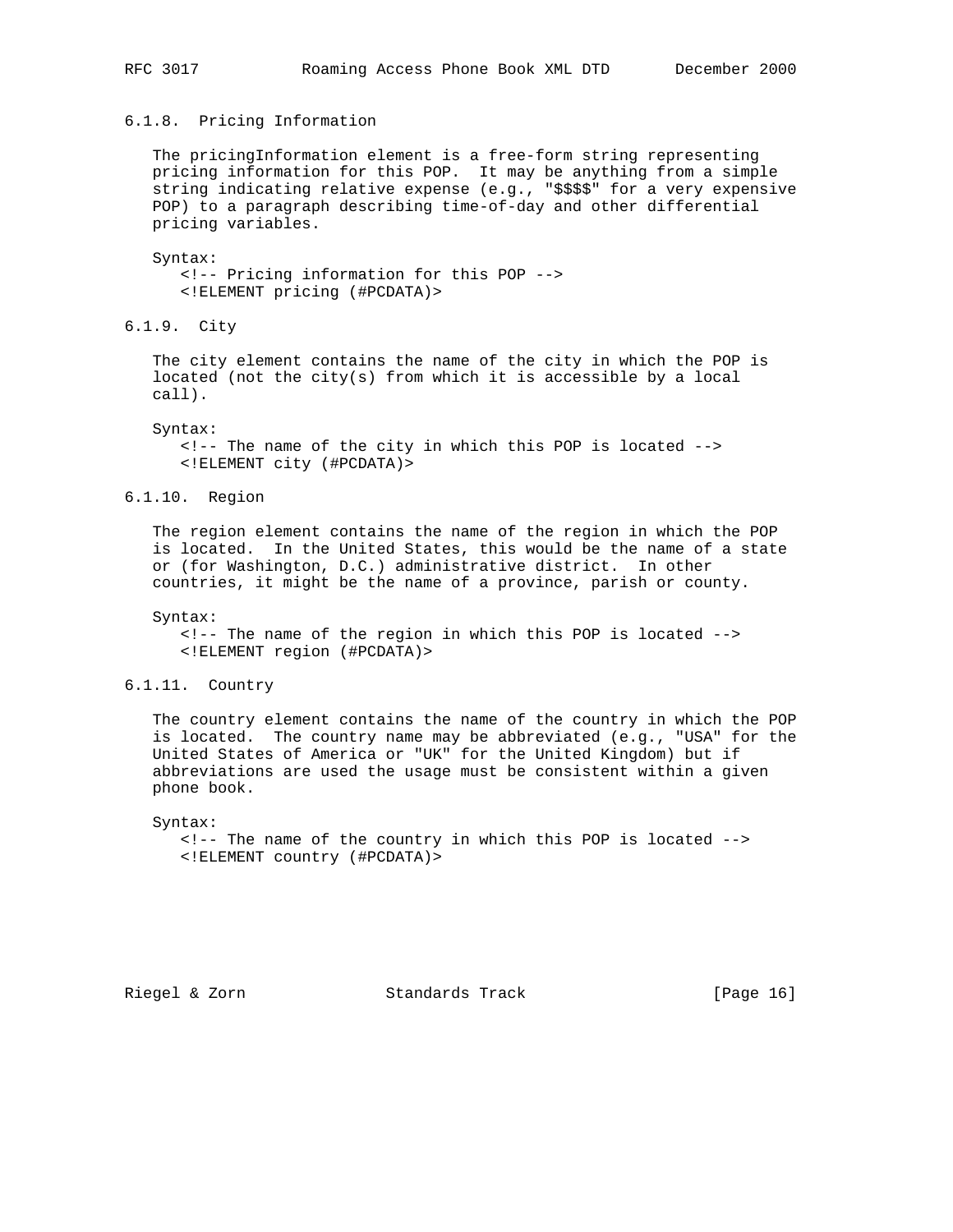6.1.12. POP Setup

 The popSetup element is either a setup element, if setup is specific to this particular POP, or a reference to any of the setup elements given in the outer scope of the phonebook element.

 Syntax: <!-- Reference for setup information for this POP --> <!ELEMENT setupPtr EMPTY> <!ATTLIST setupPtr setupID IDREFS #IMPLIED>

6.1.13. POP Support

 The popSupport element is either a support element, if support is specific to this particular POP, or a reference to any of the support elements given in the outer scope of the phonebook element.

 Syntax: <!-- Reference for support information for this POP --> <!ELEMENT supportPtr EMPTY> <!ATTLIST supportPtr supportID IDREFS #IMPLIED>

6.1.14. POP Provider

 The popProvider element is either a provider element, if provider information is specific to this particular POP, or a reference to any of the provider elements given in the outer scope of the phonebook element.

 Syntax: <!-- Reference for provider information for this POP --> <!ELEMENT providerPtr EMPTY> <!ATTLIST providerPtr providerID IDREFS #IMPLIED>

6.2. Information elements defined for the Setup element

6.2.1. DNS Server Address

 The dnsServerAddress element represents the IP address of the Domain Name Service (DNS) server which should be used when connected to this POP. The address is represented in the form of a string in dotted decimal notation (e.g., 192.168.101.1).

Riegel & Zorn Standards Track [Page 17]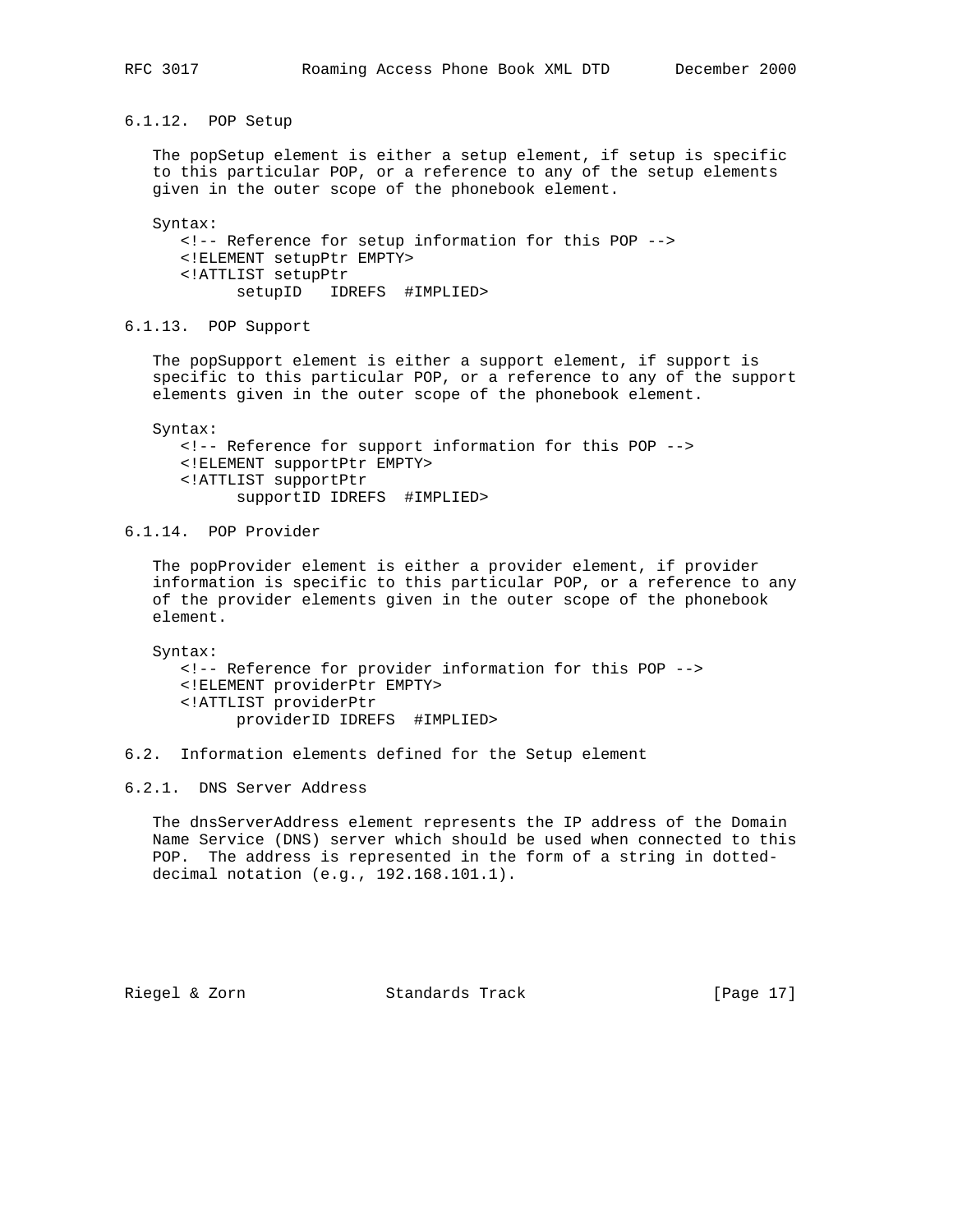Syntax: <!-- Domain Name Server IP address --> <!ELEMENT dnsServerAddress (#PCDATA)> <!ATTLIST dnsServerAddress value NOTATION (IPADR) #IMPLIED>

6.2.2. NNTP Server Name

 The nntpServerName element contains the fully qualified domain name (FQDN) of the Network News Transfer Protocol (NNTP) server which should be used when connected to this POP.

 Syntax: <!-- Name of an NNTP server --> <!ELEMENT nntpServerName (#PCDATA)> <!ATTLIST nntpServerName value NOTATION (FQDN) #IMPLIED>

6.2.3. SMTP Server Name

 The smtpServerName element contains the FQDN of the Simple Mail Transfer Protocol (SMTP) server which should be used when connected to this POP.

 Syntax: <!-- Name of an SMTP mail server --> <!ELEMENT smtpServerName (#PCDATA)> <!ATTLIST smtpServerName value NOTATION (FQDN) #IMPLIED>

6.2.4. POP3 Server Name

 The popServerName element contains the FQDN of the Post Office Protocol (POP) server which should be used when connected to this POP.

 Syntax: <!-- Name of an POP3 mail server --> <!ELEMENT popServerName (#PCDATA)> <!ATTLIST popServerName value NOTATION (FQDN) #IMPLIED>

6.2.5. IMAP Server Name

 The imapServerName element contains the FQDN of the Internet Mail Access Protocol (IMAP) server which should be used when connected to this POP.

Riegel & Zorn Standards Track [Page 18]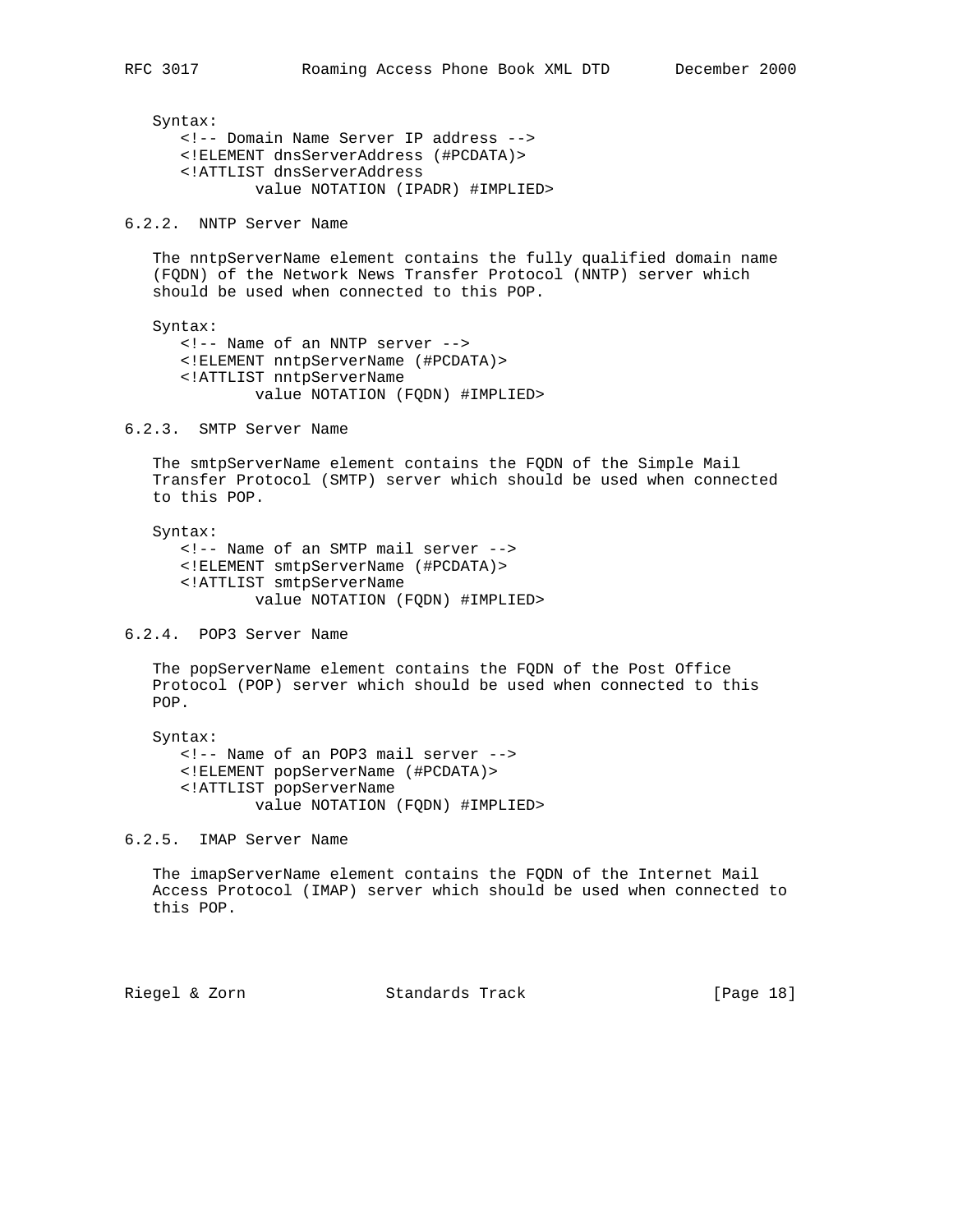Syntax: <!-- Name of an IMAP4 server --> <!ELEMENT imapServerName (#PCDATA)> <!ATTLIST imapServerName value NOTATION (FQDN) #IMPLIED>

6.2.6. WWW Proxy

 The wwwProxyServerName element contains the FQDN of the World Wide Web (WWW) proxy server which should be used when connected to this POP.

 Syntax: <!-- Name of an WWW Proxy --> <!ELEMENT wwwProxyServerName (#PCDATA)> <!ATTLIST wwwProxyServerName value NOTATION (FQDN) #IMPLIED>

6.2.7. FTP Proxy

 The ftpProxyServerName element contains the FQDN of the File Transfer Protocol (FTP) proxy server which should be used when connected to this POP.

 Syntax: <!-- Name of an FTP Proxy --> <!ELEMENT ftpProxyServerName (#PCDATA)> <!ATTLIST ftpProxyServerName value NOTATION (FQDN) #IMPLIED>

6.2.8. Winsock Proxy

 The winsockProxyServerName element contains the FQDN of the Windows Socket (Winsock) proxy server which should be used when connected to this POP.

 Syntax: <!-- Name of an Winsock Proxy --> <!ELEMENT winsockProxyServerName (#PCDATA)> <!ATTLIST winsockProxyServerName value NOTATION (FQDN) #IMPLIED>

6.2.9. Default Gateway Address

 The defaulttGatewayAddress element represents the address of the default gateway which should be used when connected to this POP. The address is represented in the form of a string in dotted-decimal notation (e.g., 192.168.101.1).

Riegel & Zorn Standards Track [Page 19]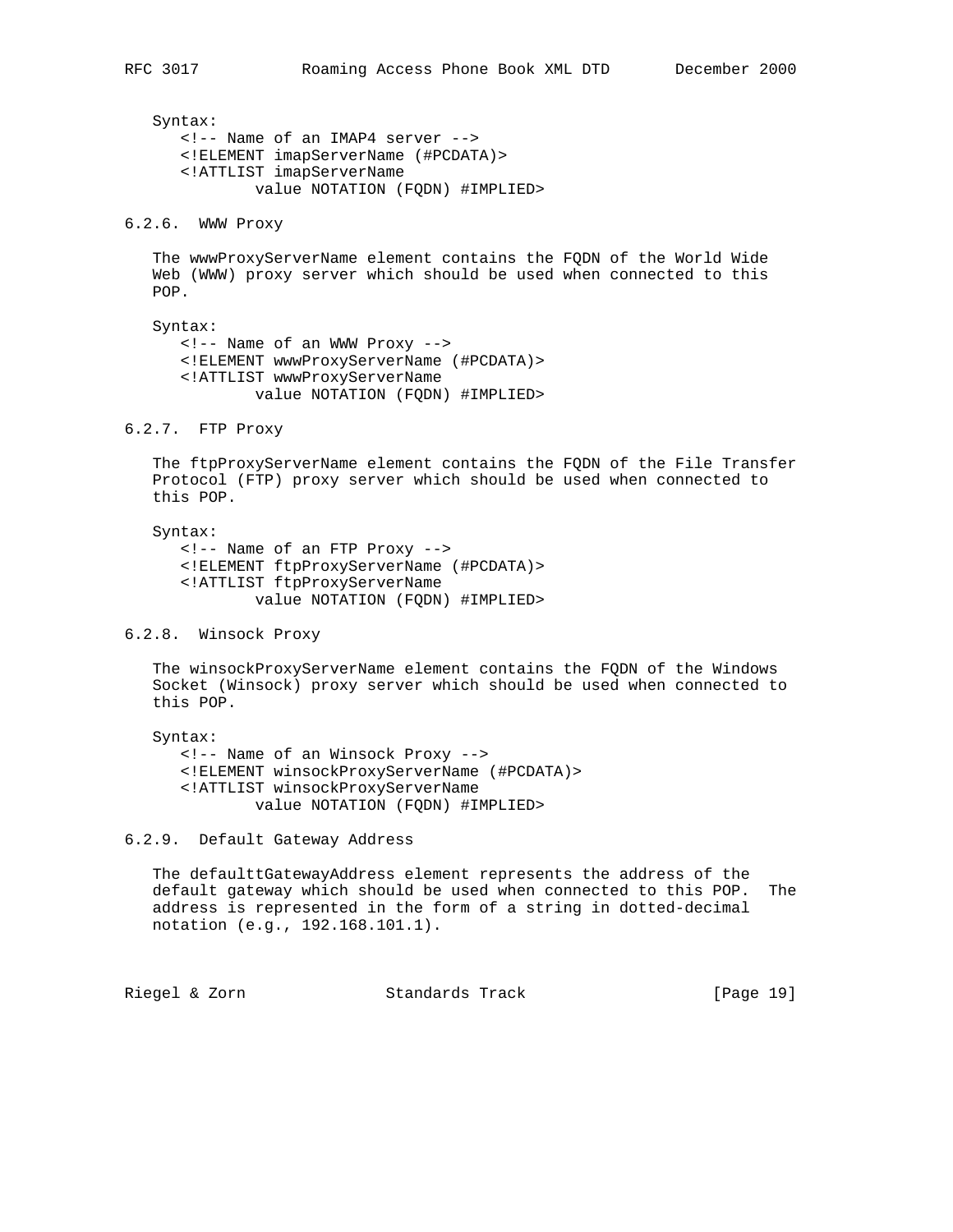Syntax: <!-- Default Gateway IP address (in dotted decimal notation) --> <!ELEMENT defaultGatewayAddress (#PCDATA)> <!ATTLIST defaultGatewayAddress value NOTATION (IPADR) #IMPLIED>

6.2.10. User Name Suffix

 The userNameSuffix element represents a string which should be concatenated to the base username. For example, if the base username is "userA" and the value of this element is "@bigco.com", the resulting augmented username would be "userA@bigco.com". An intelligent dialer may concatenate the string automatically. Note that both the userNameSuffix and the userNamePrefix (below) may be applied to the same base username.

 Syntax: <!-- User Name suffix --> <!ELEMENT userNameSuffix (#PCDATA)>

6.2.11. User Name Prefix

 The userNamePrefix element represents a string to which the base username should be concatenated. For example, if the base username is "userB" and the value of this element is "BIGCO/" the resulting augmented username would be "BIGCO/userB". An intelligent dialer may perform the concatenation automatically. Note that both the userNameSuffix (above) and the userNamePrefix may be applied to the same base username.

 Syntax: <!-- User Name prefix --> <!ELEMENT userNamePrefix (#PCDATA)>

6.3. Information elements defined for the support element

6.3.1. Support Telephone Number

 The supportTelephoneNumber element contains a number that may be called to reach the support center for a particular provider or POP. This element is basically a string and should contain the entire telephone number in international form, e.g., "+1 425 838 8080".

 Syntax: <!-- The number to be dialed to contact customer support for this POP or provider --> <!ELEMENT supportTelephoneNumber (#PCDATA)>

Riegel & Zorn Standards Track [Page 20]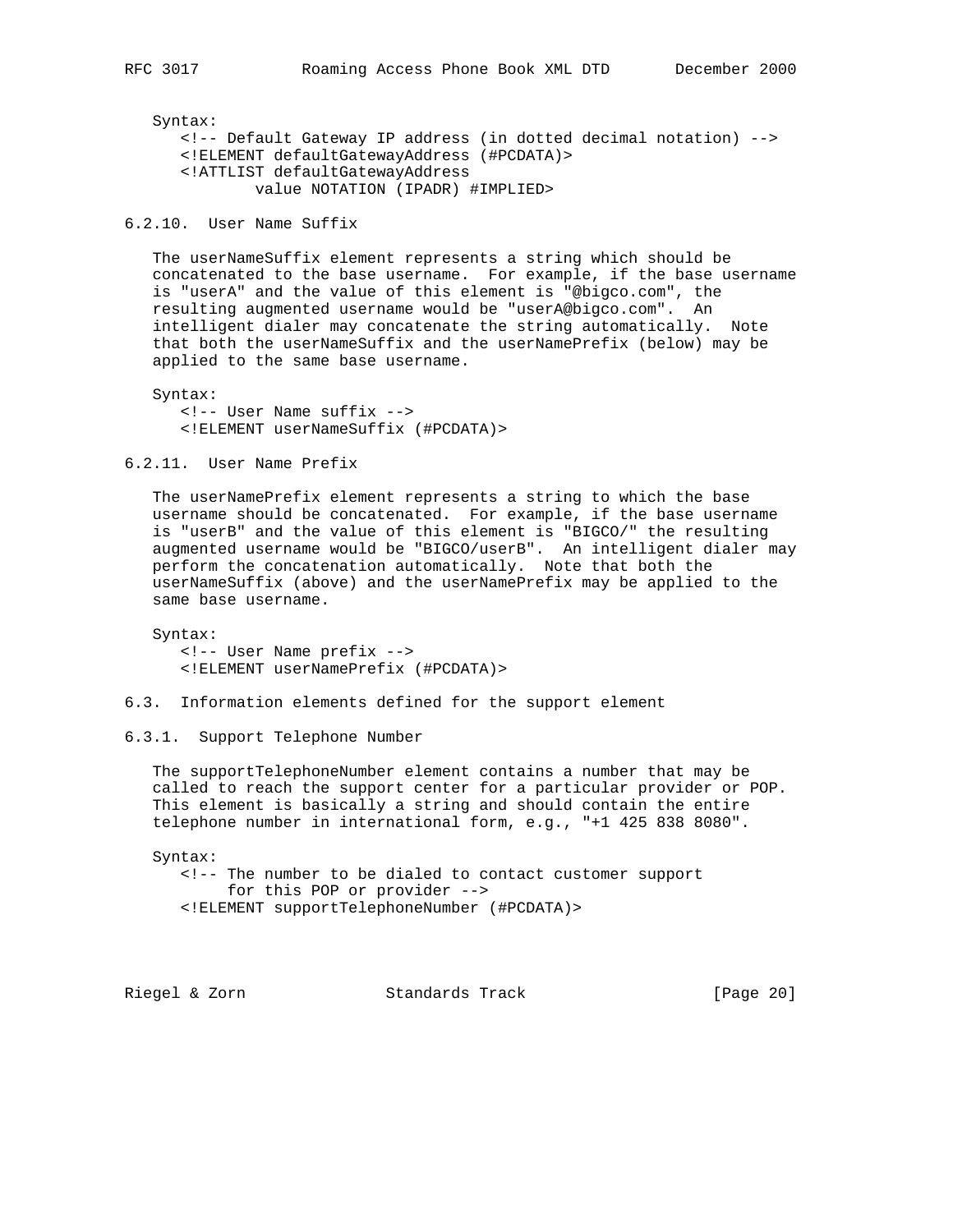6.3.2. Support Email Address

 The supportMailtoURL element contains a URL for the provider's customer support email address, e.g., mailto:support@uu.net. This URL could be used to contact customer support personnel regarding non-urgent issues.

 Syntax: <!-- A Uniform Resource Locator for the provider's customer support email address --> <!ELEMENT supportMailtoURL (#PCDATA)>

6.4. Information elements defined for the provider element

6.4.1. Provider Name

 The providerName element is a string containing the name of the provider (e.g., "BIGNET Corporation").

 Syntax: <!-- The name of the provider --> <!ELEMENT providerName (#PCDATA)>

6.4.2. Provider Icon

 The providerIcon attribute contains a BASE64 encoded JPEG or GIF image which may be used for 'branding' phone book entries or displayed when dialing.

Syntax:

 <!-- An icon in BASE64 encoded JPEG or GIF format --> <!ELEMENT providerIcon (#PCDATA)> <!ATTLIST providerIcon value NOTATION (B64JPG | B64GIF) #IMPLIED>

6.4.3. Provider's World Wide Web URL

 The wwwURL element contains a Uniform Resource Locator (URL) for the provider's Web site, for example, http://www.uu.net.

 Syntax: <!-- A Uniform Resource Locator for the provider's home page --> <!ELEMENT wwwURL (#PCDATA)>

Riegel & Zorn Standards Track [Page 21]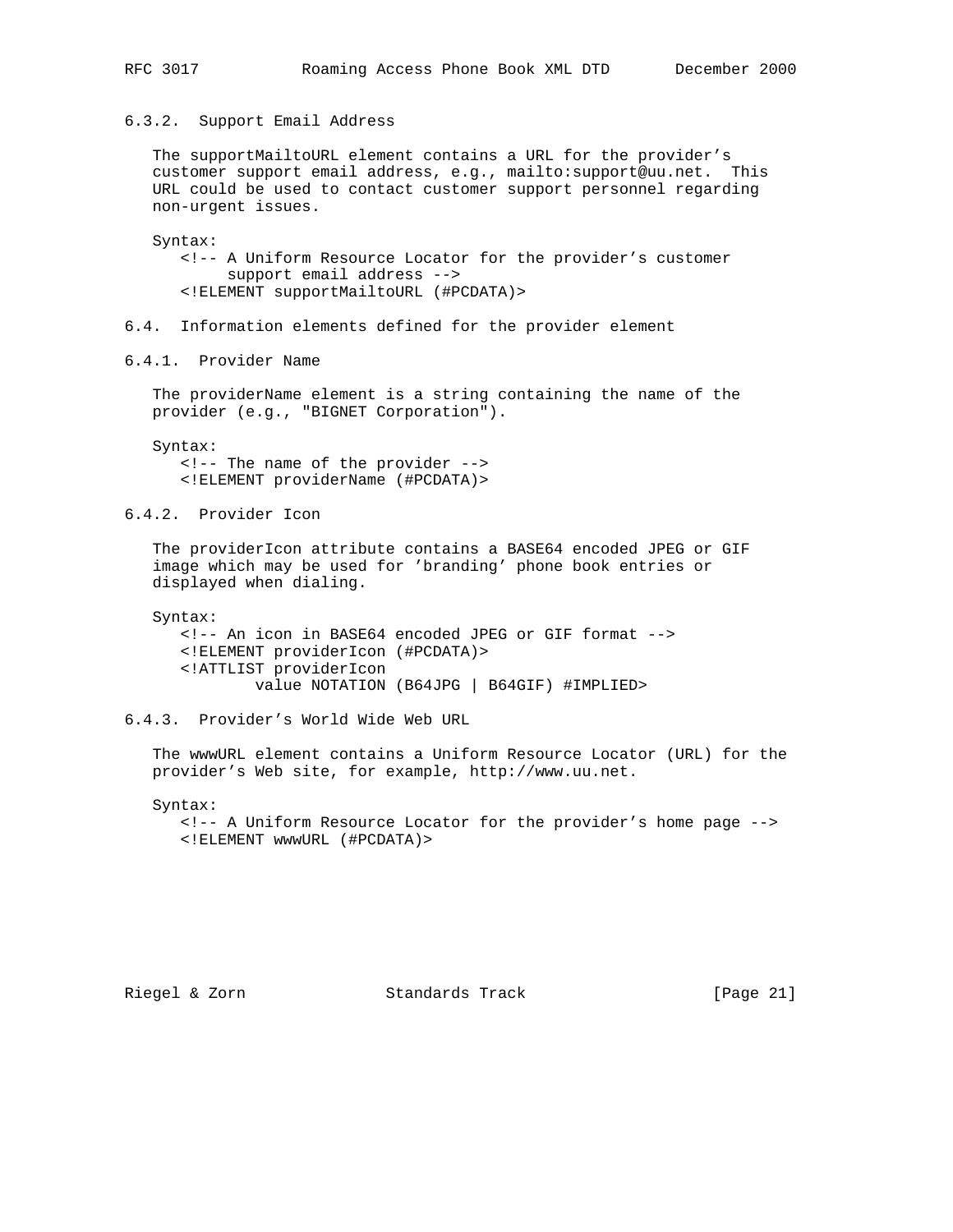6.4.4. Provider's Main Email Address

 The generalMailtoURL element contains a URL for the provider's main email address, for example, mailto:contact@uu.net. This URL could be used for general correspondence, complaints, etc.

```
 Syntax:
    <!-- A Uniform Resource Locator for the provider's
                email address -->
    <!ELEMENT generalMailtoURL (#PCDATA)>
```
6.4.5. Billing Inquiry Email Address

 The billingMailtoURL element contains a URL for the provider's billing support email address, for example, mailto:billing@uu.net. This URL could be used to for correspondence regarding billing and payment issues.

 Syntax: <!-- A Uniform Resource Locator for the email address to be used for billing inquiries --> <!ELEMENT billingMailtoURL (#PCDATA)>

6.4.6. Further elements

 The remainder of the information elements of the provider element are described in principle in [3].

7. Complete XML DTD for the roaming phone book

<?xml version="1.0" encoding="UTF-8"?>

- <!-- Parameter entity declaration -->
- <!-- ++++++++++++++++++++++++++++++++++++++++++++++++++++++++++++ --> <!-- This section will be maintained by IANA and can be direct referenced by the DTD specification by means of an external parameter entity. -->

<!ENTITY % addressFamily "(E164|X121)" >

<!ENTITY % mediaTypes "(viaMODEM|viaISDN|viaATM|viaFR|viaX25)+" >

<!ENTITY % modemProtocols "(V21|V22|V29|V32|V32B|V34|V34B|V90)" >

<!ENTITY % isdnProtocols "(V110L|V110H|V120L|V120H|X75|HDLC)">

<!ENTITY % atmProtocols "(RFC2364)">

Riegel & Zorn Standards Track [Page 22]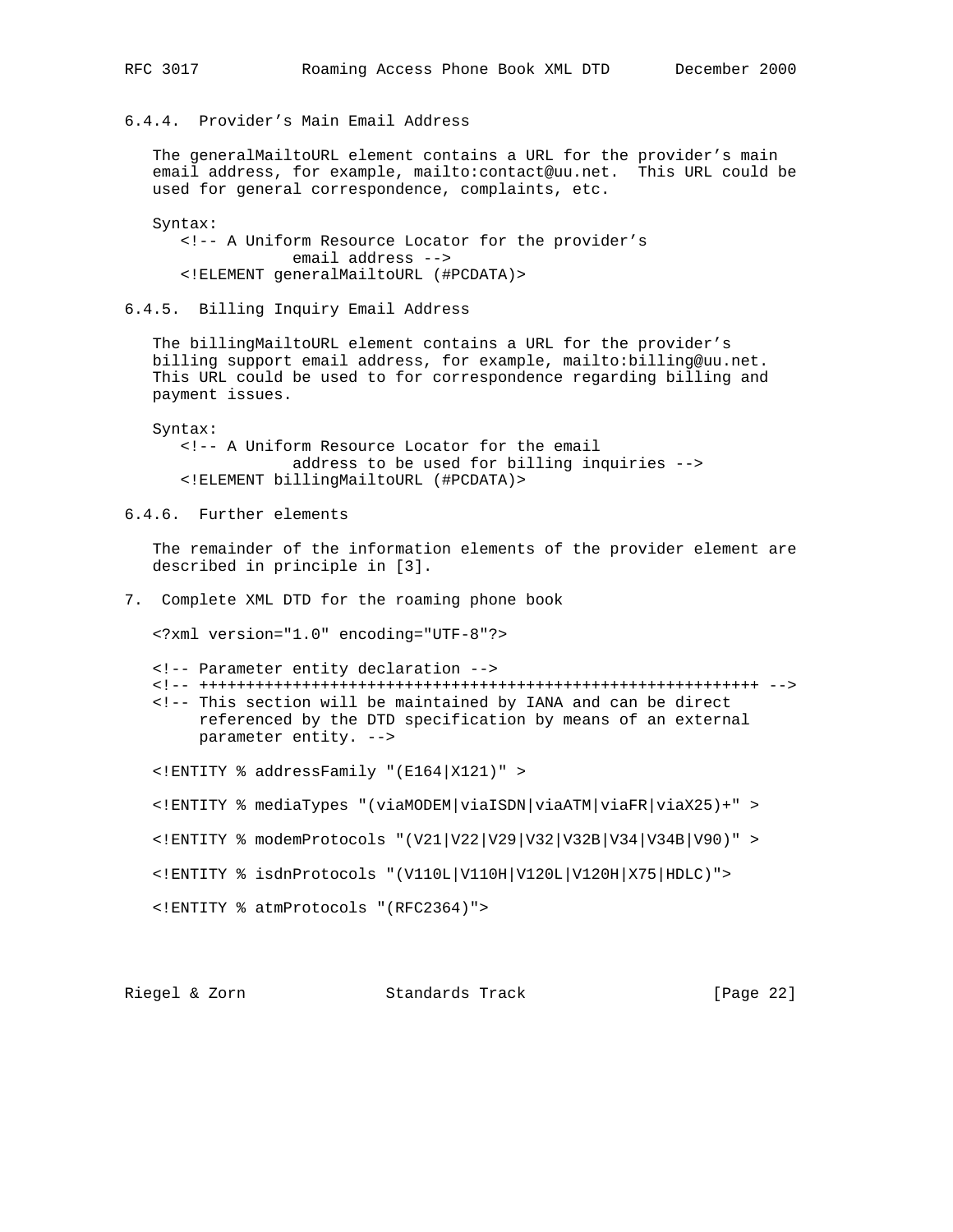```
 <!ENTITY % frProtocols "(RFC1973)">
 <!ENTITY % x25Protocols "(RFC1598)">
 <!ENTITY % popProperties "(MPPP|MOBIP|MCRX|MCTX)" >
 <!ENTITY % tunnelingProtocols
      "(L2TP|PPTP|L2F|ATMP|AHT|ESPT|IPIP|MIP|GRE)" >
 <!ENTITY % popInformation
      "address,
      media+,
       minBitsPerSecond?,
       maxBitsPerSecond?,
       popProperty*,
       tunnelProto*,
       dialScript?,
       pricingInformation?,
       city?,
       region?,
       country?,
       (setup|setupPtr)?,
       (support|supportPtr)?,
       (provider|providerPtr)?">
 <!ENTITY % setupInformation
      "dnsServerAddress*,
       nntpServerName*,
      smtpServerName*,
       popServerName*,
       imapServerName*,
       wwwProxyServerName*,
       ftpProxyServerName*,
       winsockProxyServerName*,
       defaultGatewayAddress?,
       userNamePrefix?,
       userNameSuffix?">
 <!ENTITY % supportInformation
      "(supportTelephoneNumber|supportMailtoURL)+">
 <!ENTITY % providerInformation
      "providerName?,
       providerIcon?,
       wwwURL?,
       generalMailtoURL?,
       billingMailtoURL?,
       businessCategory?,
```
Riegel & Zorn Standards Track [Page 23]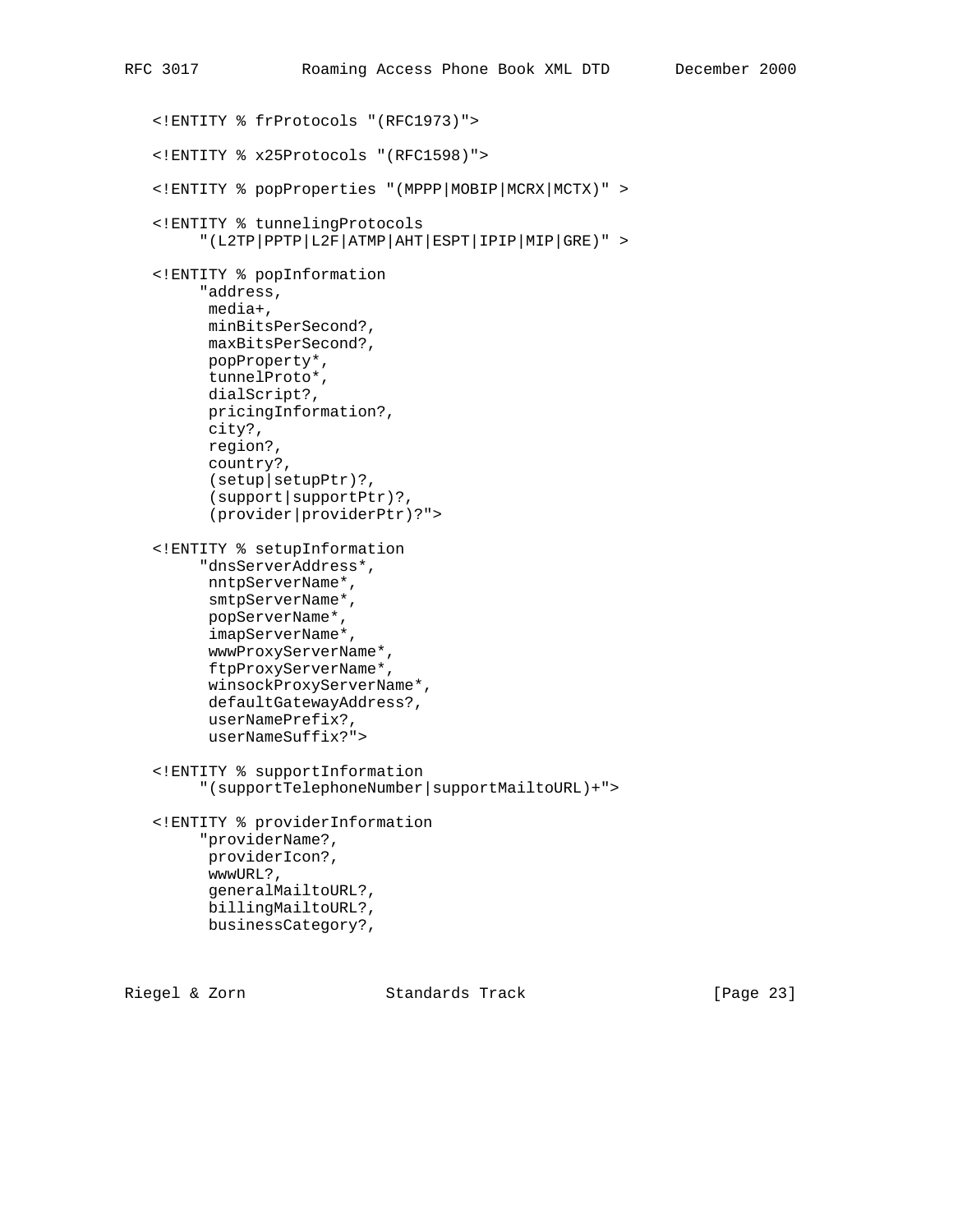```
 x121Address?,
          registeredAddress?,
          destinationIndicator?,
         preferredDeliveryMethod?,
         telexNumber?,
         teletexTerminalIdentifier?,
         telephoneNumber?,
         internationalISDNNumber?,
         facsimileTelephoneNumber?,
         street?,
         postOfficeBox?,
         postalCode?,
         postalAddress?,
          physicalDeliveryOfficeName?,
          description?,
          supportPtr*">
    <!-- ++++++++++++++ End of IANA maintained section ++++++++++ -->
    <!-- Phone book value type notation declarations -->
    <!NOTATION FQDN PUBLIC "-//IETF/roamPhoneBook/NOTATION
    value Type Fully_qualified_domain_name">
    <!NOTATION IPADR PUBLIC "-//IETF/roamPhoneBook/NOTATION
    value Type IP_address">
    <!NOTATION B64JPG PUBLIC "-//IETF/roamPhoneBook/NOTATION
 value Type Base64_encoded_jpeg_image">
 <!NOTATION B64GIF PUBLIC "-//IETF/roamPhoneBook/NOTATION
   value Type Base64_encoded_gif_image">
    <!-- Phone book element declarations -->
    <!ELEMENT phoneBook (
         pop+,
         setup*,
         support*,
         provider*) >
    <!ATTLIST phoneBook
         name CDATA #REQUIRED
          version CDATA #REQUIRED >
    <!ELEMENT pop ( %popInformation; )>
    <!ATTLIST pop
         entryVersion CDATA #REQUIRED>
    <!ELEMENT setup ( %setupInformation; )>
    <!ATTLIST setup
         id ID #REQUIRED>
    <!ELEMENT support ( %supportInformation; )>
Riegel & Zorn Standards Track [Page 24]
```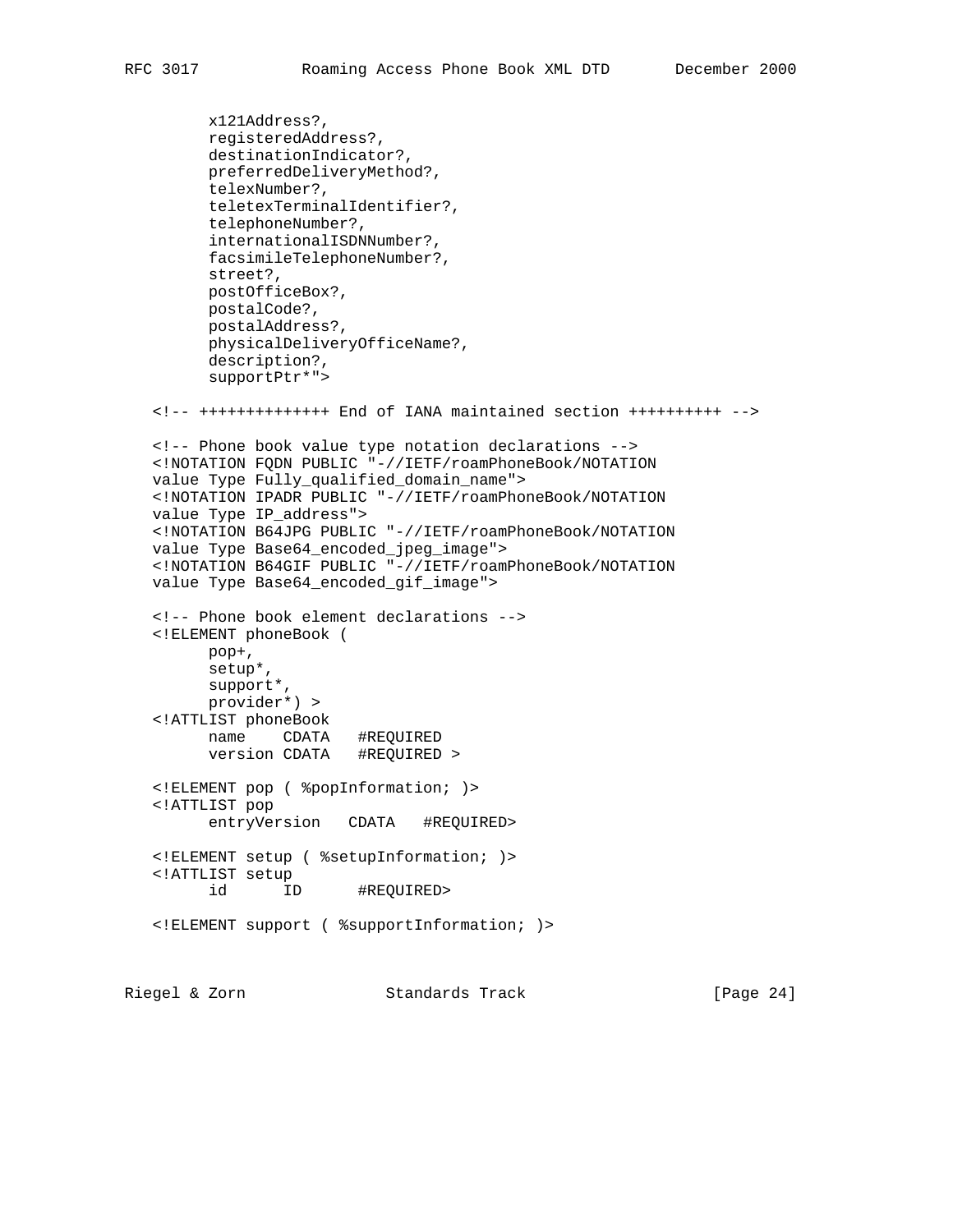<!ATTLIST support id ID #REQUIRED language NMTOKENS #IMPLIED > <!ELEMENT provider ( %providerInformation; )> <!ATTLIST provider id ID #REQUIRED> <!-- Information elements for pop --> <!ELEMENT address (#PCDATA)> <!ATTLIST address family %addressFamily; #REQUIRED countryCode CDATA #IMPLIED areaCode CDATA #IMPLIED > <!ELEMENT media %mediaTypes; > <!ELEMENT viaMODEM EMPTY> <!ATTLIST viaMODEM type %modemProtocols; #IMPLIED > <!ELEMENT viaISDN EMPTY> <!ATTLIST viaISDN type %isdnProtocols; #IMPLIED > <!ELEMENT viaATM EMPTY> <!ATTLIST viaATM type %atmProtocols; #IMPLIED > <!ELEMENT viaFR EMPTY> <!ATTLIST viaFR type %frProtocols; #IMPLIED > <!ELEMENT viaX25 EMPTY> <!ATTLIST viaX25 type %x25Protocols; #IMPLIED > <!ELEMENT minBitsPerSecond (#PCDATA)> <!ELEMENT maxBitsPerSecond (#PCDATA)> <!ELEMENT popProperty EMPTY> <!ATTLIST popProperty type %popProperties; #REQUIRED > <!ELEMENT tunnelProto EMPTY> <!ATTLIST tunnelProto type %tunnelingProtocols; #REQUIRED >

Riegel & Zorn Standards Track [Page 25]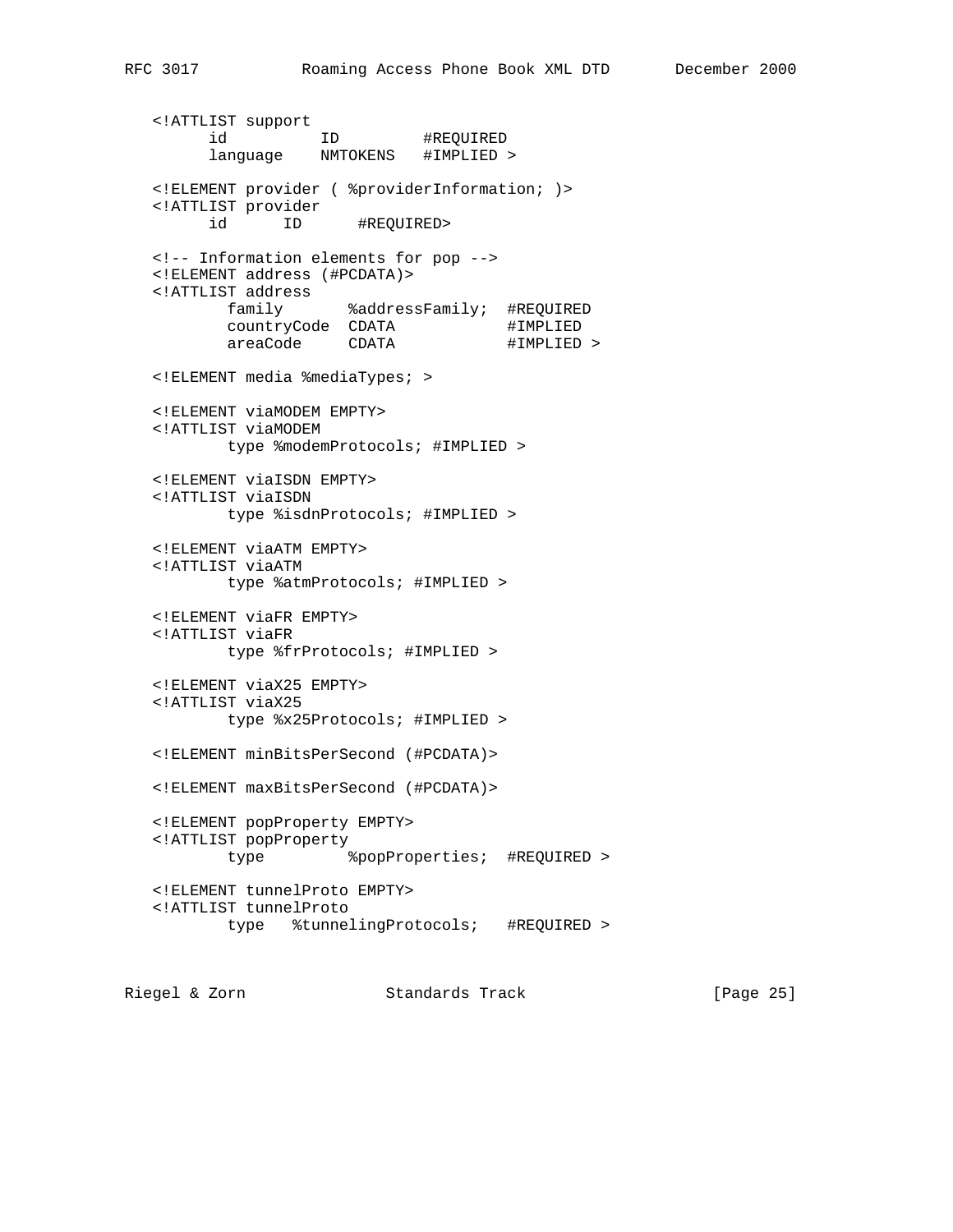```
 <!ELEMENT dialScript (#PCDATA)>
 <!ATTLIST dialScript
         type CDATA #IMPLIED >
 <!ELEMENT pricing (#PCDATA)>
 <!ELEMENT city (#PCDATA)>
 <!ELEMENT region (#PCDATA)>
 <!ELEMENT country (#PCDATA)>
 <!ELEMENT setupPtr EMPTY>
 <!ATTLIST setupPtr
       setupID IDREFS #IMPLIED>
 <!ELEMENT supportPtr EMPTY>
 <!ATTLIST supportPtr
       supportID IDREFS #IMPLIED>
 <!ELEMENT providerPtr EMPTY>
 <!ATTLIST providerPtr
       providerID IDREFS #IMPLIED>
 <!-- Information elements for setup -->
 <!ELEMENT dnsServerAddress (#PCDATA)>
 <!ATTLIST dnsServerAddress
         value NOTATION (IPADR) #IMPLIED>
 <!ELEMENT nntpServerName (#PCDATA)>
 <!ATTLIST nntpServerName
        value NOTATION (FQDN) #IMPLIED>
 <!ELEMENT smtpServerName (#PCDATA)>
 <!ATTLIST smtpServerName
         value NOTATION (FQDN) #IMPLIED>
 <!ELEMENT popServerName (#PCDATA)>
 <!ATTLIST popServerName
         value NOTATION (FQDN) #IMPLIED>
 <!ELEMENT imapServerName (#PCDATA)>
 <!ATTLIST imapServerName
         value NOTATION (FQDN) #IMPLIED>
 <!ELEMENT wwwProxyServerName (#PCDATA)>
 <!ATTLIST wwwProxyServerName
         value NOTATION (FQDN) #IMPLIED>
```
Riegel & Zorn Standards Track [Page 26]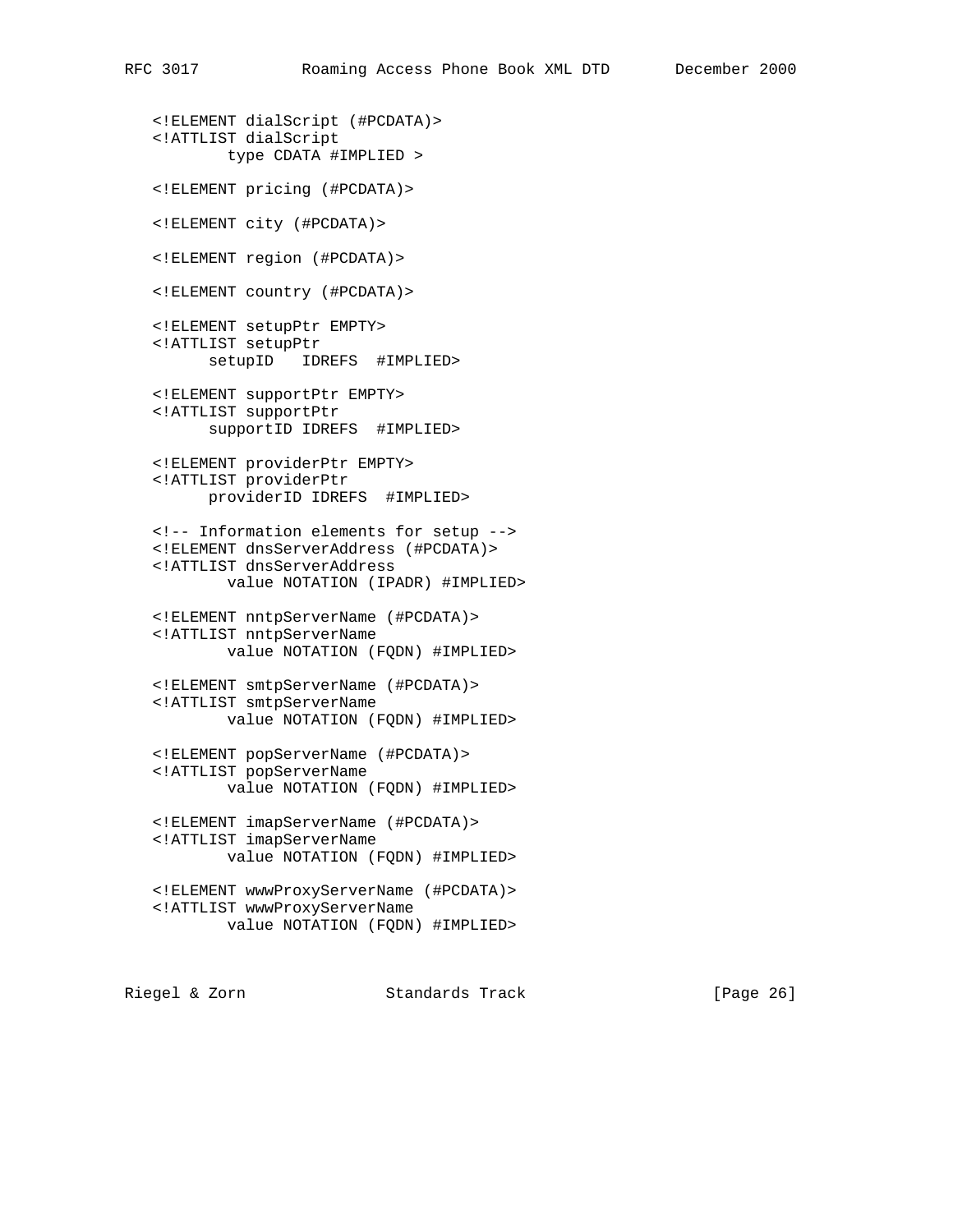<!ELEMENT ftpProxyServerName (#PCDATA)> <!ATTLIST ftpProxyServerName value NOTATION (FQDN) #IMPLIED> <!ELEMENT winsockProxyServerName (#PCDATA)> <!ATTLIST winsockProxyServerName value NOTATION (FQDN) #IMPLIED> <!ELEMENT defaultGatewayAddress (#PCDATA)> <!ATTLIST defaultGatewayAddress value NOTATION (IPADR) #IMPLIED> <!ELEMENT userNameSuffix (#PCDATA)> <!ELEMENT userNamePrefix (#PCDATA)> <!-- Information elements for support --> <!ELEMENT supportTelephoneNumber (#PCDATA)> <!ELEMENT supportMailtoURL (#PCDATA)> <!-- Information elements for provider --> <!ELEMENT providerName (#PCDATA)> <!ELEMENT providerIcon (#PCDATA)> <!ATTLIST providerIcon value NOTATION (B64JPG|B64GIF) #IMPLIED> <!ELEMENT wwwURL (#PCDATA)> <!ELEMENT generalMailtoURL (#PCDATA)> <!ELEMENT billingMailtoURL (#PCDATA)> <!-- Further provider elements according to RFC1274 --> <!ELEMENT businessCategory (#PCDATA)> <!ELEMENT x121Address (#PCDATA)> <!ELEMENT registeredAddress (#PCDATA)> <!ELEMENT destinationIndicator (#PCDATA)> <!ELEMENT preferredDeliveryMethod (#PCDATA)> <!ELEMENT telexNumber (#PCDATA)>

Riegel & Zorn Standards Track [Page 27]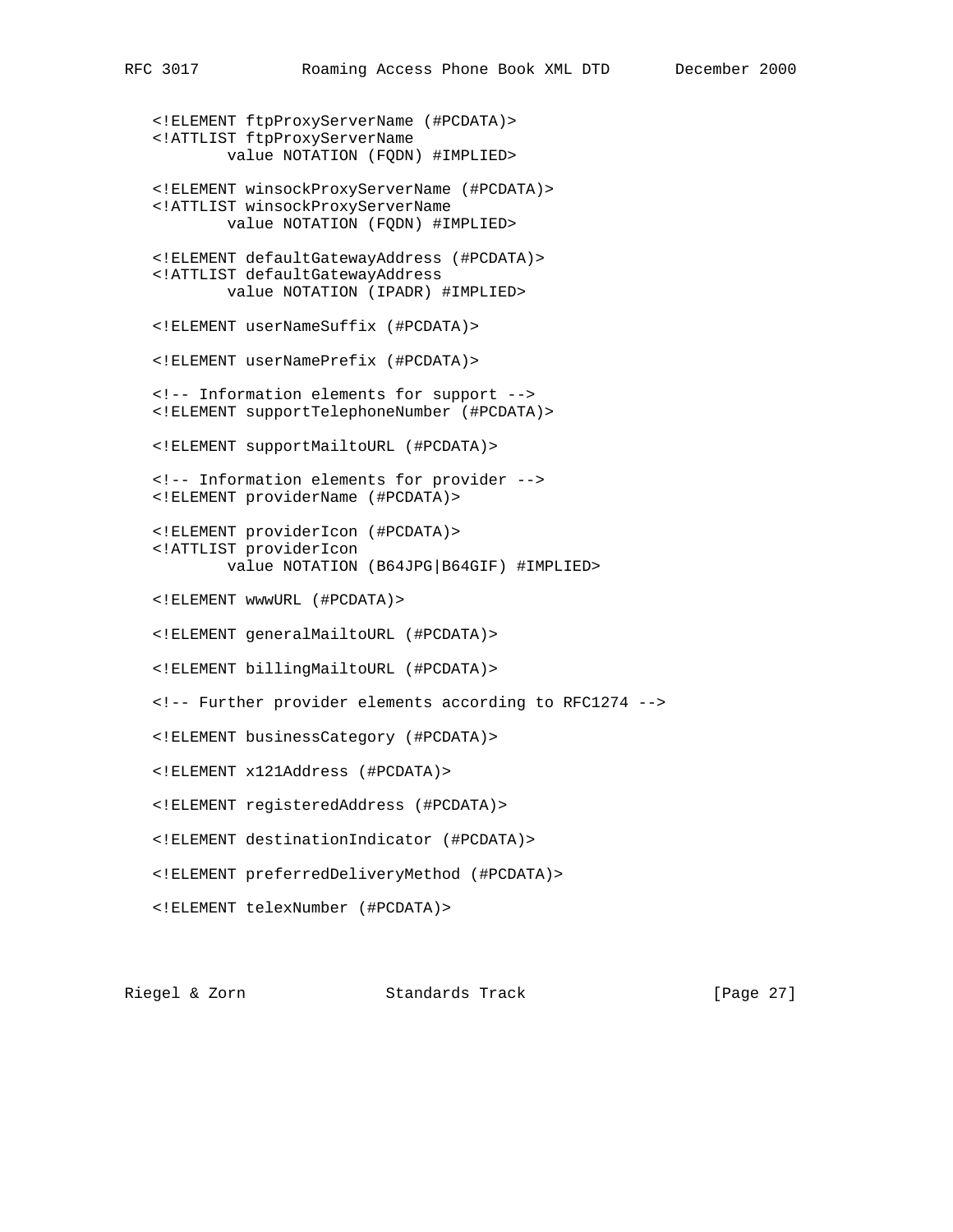<!ELEMENT teletexTerminalIdentifier (#PCDATA)>

- <!ELEMENT telephoneNumber (#PCDATA)>
- <!ELEMENT internationalISDNNumber (#PCDATA)>
- <!ELEMENT facsimileTelephoneNumber (#PCDATA)>
- <!ELEMENT street (#PCDATA)>
- <!ELEMENT postOfficeBox (#PCDATA)>
- <!ELEMENT postalCode (#PCDATA)>
- <!ELEMENT postalAddress (#PCDATA)>
- <!ELEMENT physicalDeliveryOfficeName (#PCDATA)>
- <!ELEMENT description (#PCDATA)>
- $\leftarrow$  :-- end of dtd -->
- 8. Security Considerations

 The secure distribution and transport of information of a phone book for roaming applications require a reliable authentication of the issuer of the information as well as means to preserve the integrity of the provided information.

 No specific elements for security requirements are provided by the phone book XML DTD itself. It is assumed that security of the roaming phone book is provided by means outside of the scope of this specification, such as signing the phone book using pgp.

9. IANA Considerations

 This specification provides the possibility to define further attribute values for all information elements owning enumerated attribute lists as well as to extend the main structures 'pop', 'setup', 'support' and 'provider' by additional information elements. Therefore the specification of the roaming phone book can be adopted to future requirements without changing this document. Extensions and refinements to this specification can be achieved by registration of new elements and attributes by IANA.

 Extending this specification with additional attributes or elements must not change the validity of documents based on an older version of the XML DTD. Therefore all added information elements must be

Riegel & Zorn Standards Track [Page 28]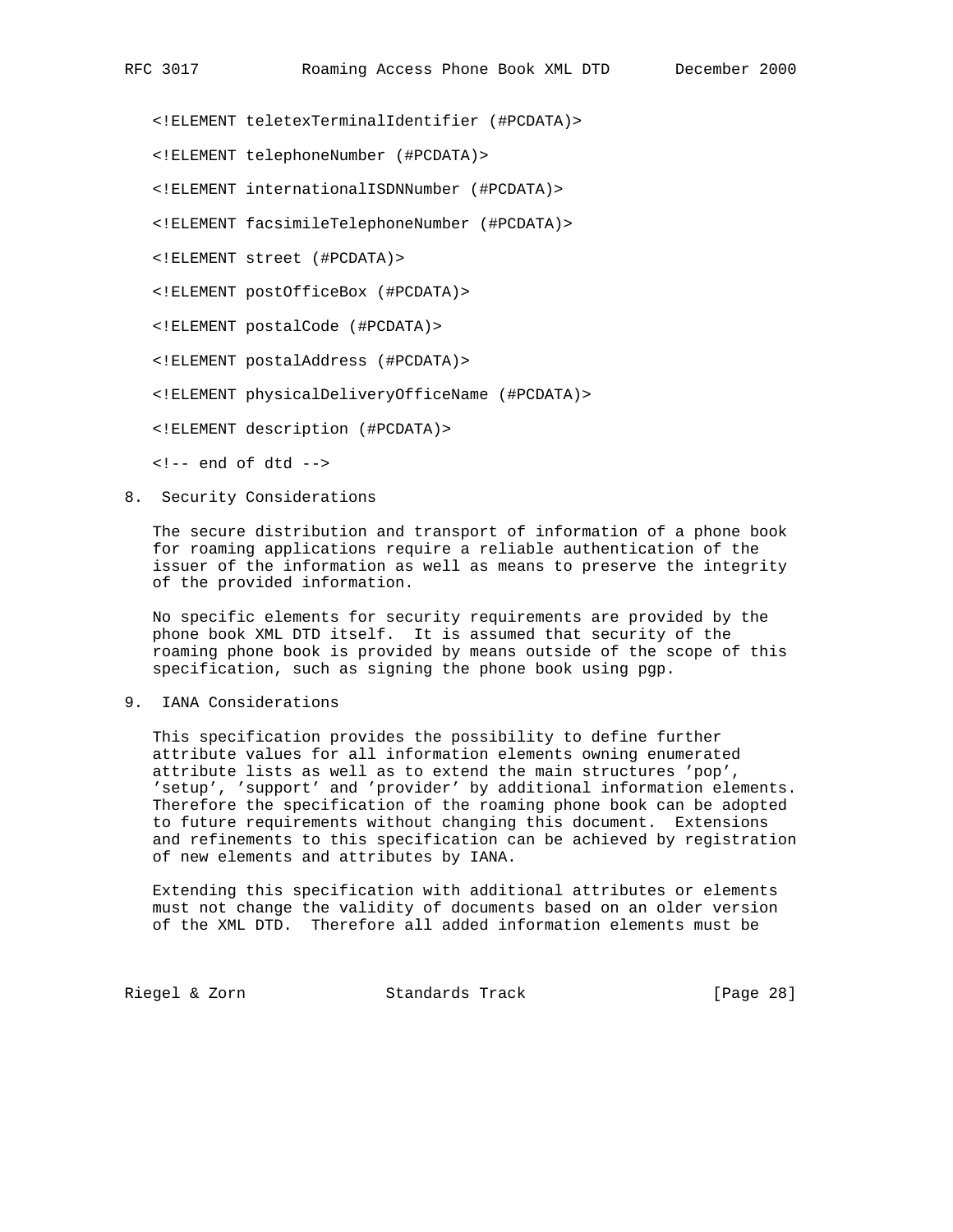optional, prohibiting the mandatory inclusion of newly defined information elements. Adding new values to enumerated attribute lists has no backward compatibility constraints because it does not harm the validity of attributes already defined.

 To facilitate the registration of new information elements and attribute values the DTD of the phone book has been separated in two parts, the extensible part containing only parameter entity declarations for ease inclusion of new values, and the fixed part containing the detailed specification of the content and structure of the phone book. By referencing the parameter entity declarations in the fixed part of the specification the whole phone book becomes extensible.

 The part containing the parameter entity declarations has to be maintained by the IANA. There are two different classes of declarations in this part requiring different policies for registering new values.

9.1. Registration of new attribute values

 The entities 'addressFamily', 'modemProtocols', 'isdnProtocols', 'atmProtocols', 'frProtocols', 'x25Protocols', 'popProperties' and 'tunnelingProtocols' are describing enumerated attribute value lists. Because there is no limitation in the name space of these attribute values and newly defined attribute values can not harm the validity of existing values, new attribute values can be assigned by Specification Required [6].

9.2. Registration of new information elements

 The entities 'mediaTypes', 'popInformation', 'setupInformation', ' supportInformation' and 'providerInformation' define the information elements probably included in the media, pop, setup, support and provider elements. Inserting new values into these lists extends the phone book by arbitrarily new information elements. Inappropriate use of the XML content model can destroy the backward compatibility of the DTD. Therefore the assignment of new information elements requires the approval of a Designated Expert [6]. In addition to the insertion of a new value into the list, the detailed definition of the information element has to be appended to the specification part maintained by the IANA.

Riegel & Zorn Standards Track [Page 29]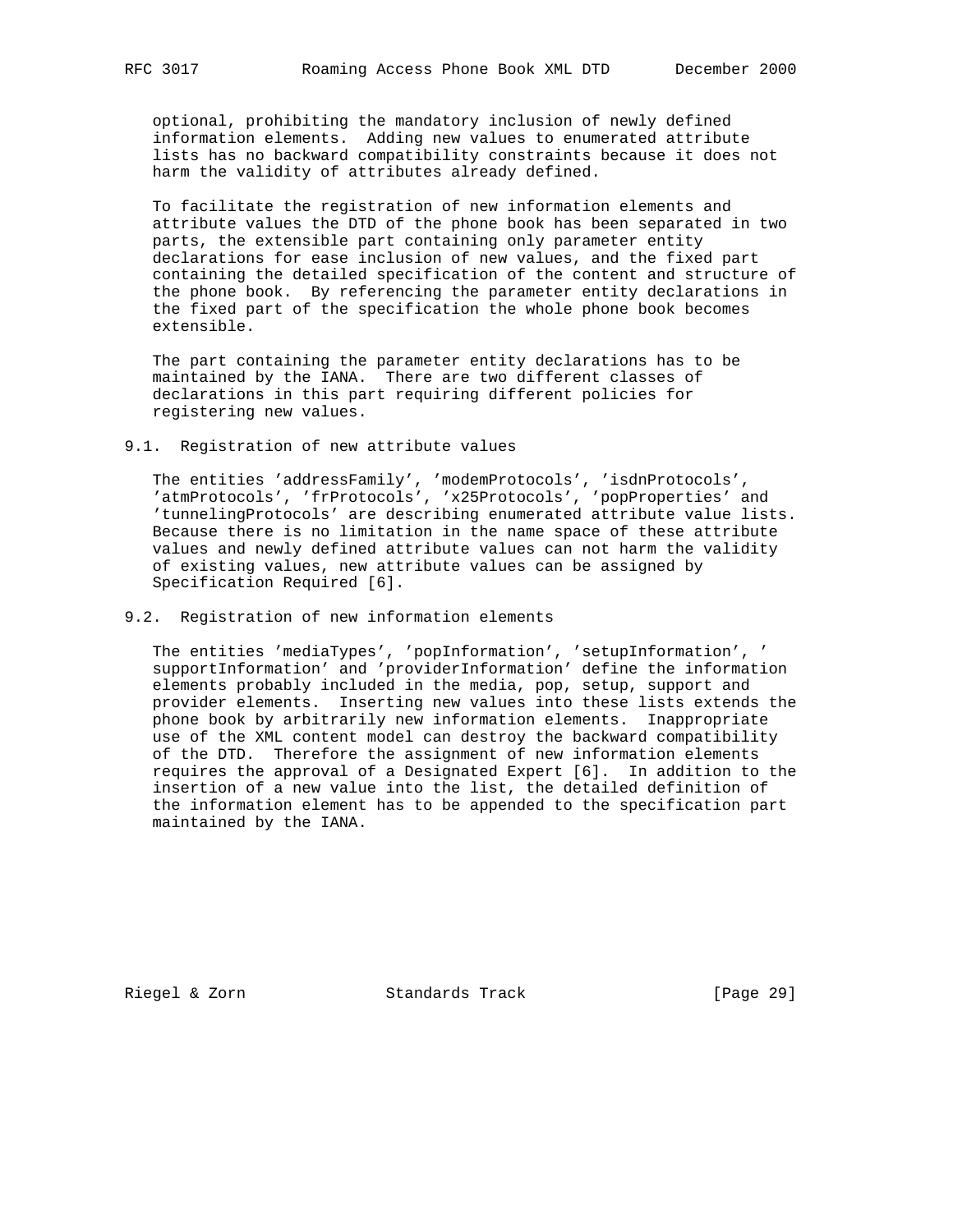# 10. References

- [1] Bradner, S., "Key words for use in RFCs to Indicate Requirement Levels", BCP 14, RFC 2119, March 1997.
- [2] Reynolds, J. and J. Postel, "ASSIGNED NUMBERS", STD 2, RFC 1700, October 1994.
- [3] Barker, P. and S. Kille, "The COSINE and Internet X.500 Schema", RFC 1274, November 1991.
- [4] ITU Rec. E.123, "Notation for national and international telephone numbers", 1988.
- [5] "Extensible Markup Language (XML) 1.0" W3C Recommendation 10- February-1998 http://www.w3.org/TR/1998/REC-xml-19980210
- [6] Narten, T. and H. Alvestrand, "Guidelines for Writing an IANA Considerations Section in RFCs", BCP 26, RFC 2434, October 1998.

Riegel & Zorn Standards Track [Page 30]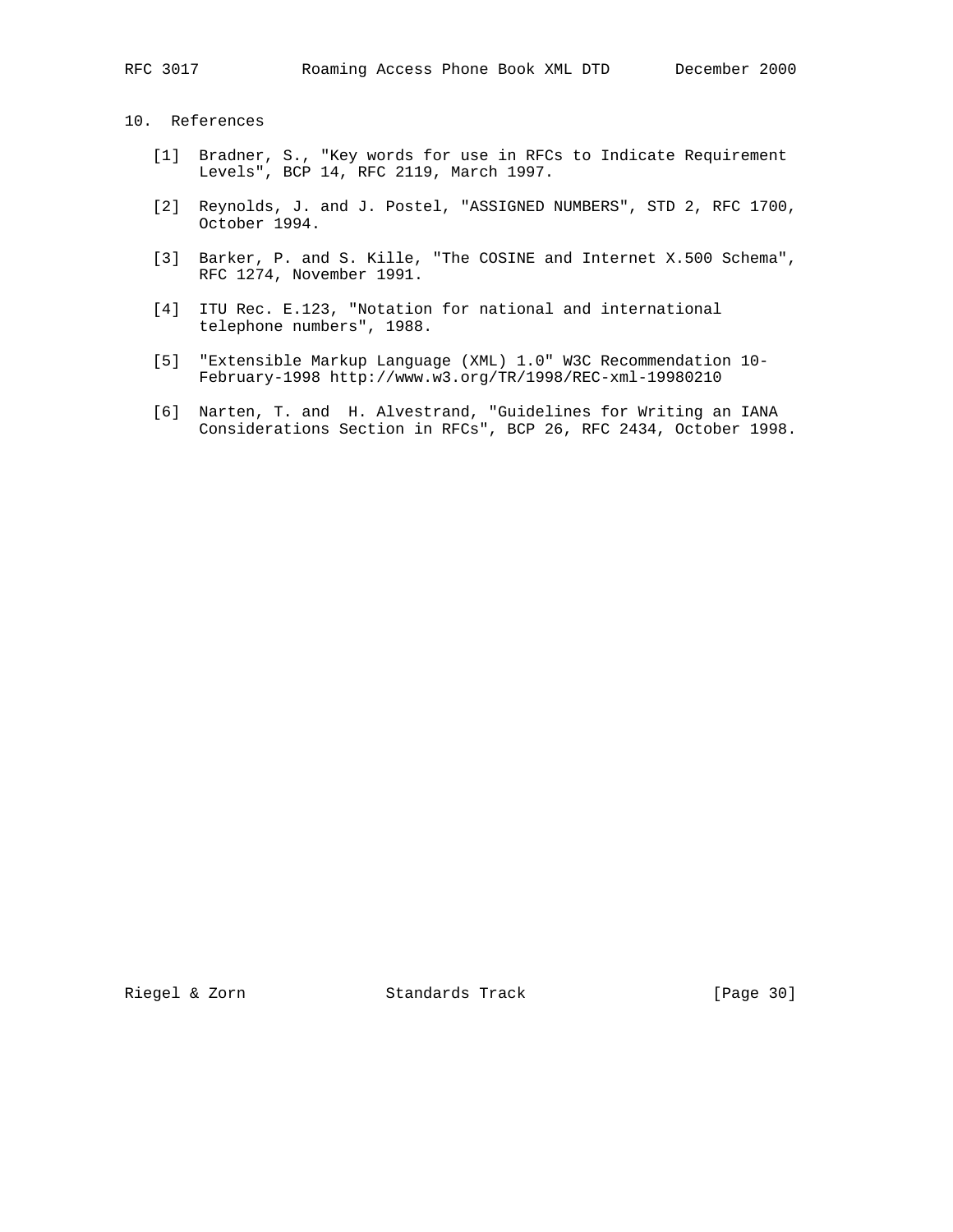```
11. Appendix: Examples
11.1. The most simple example
    <?xml version="1.0" encoding="UTF-8"?>
    <!DOCTYPE phoneBook SYSTEM "roamPhoneBook.dtd">
    <phoneBook name="minimalExample" version="1">
       <pop entryVersion="1">
          <address family="E164">+1 234 5678901</address>
          <media><viaMODEM/></media>
       </pop>
    </phoneBook>
11.2. A more comprehensive example
    <?xml version="1.0" encoding="UTF-8"?>
    <!DOCTYPE phoneBook SYSTEM "roamPhoneBook.dtd">
    <phoneBook name="KNF_simple" version="1">
       <pop entryVersion="1">
          <address family="E164" countryCode="49">+49913130540</address>
          <media>
             <viaMODEM type="V90"/>
             <viaMODEM type="V34B"/>
             <viaISDN type="HDLC"/>
          </media>
          <setup>
             <dnsServerAddress>192.168.147.5</dnsServerAddress>
             <dnsServerAddress>193.175.24.33</dnsServerAddress>
          </setup>
       </pop>
       <support id="KNF_main" language="EN DE">
          <supportMailtoURL>mailto:support@franken.de</supportMailtoURL>
          <supportTelephoneNumber>+499123968066</supportTelephoneNumber>
       </support>
    </phoneBook>
```

```
12. Acknowledgments
```
 Thanks to Pat Calhoun, Bernard Aboba, Jay Farhat, Butch Anton, Quentin Miller, and Ken Crocker for salient input and review.

Riegel & Zorn Standards Track [Page 31]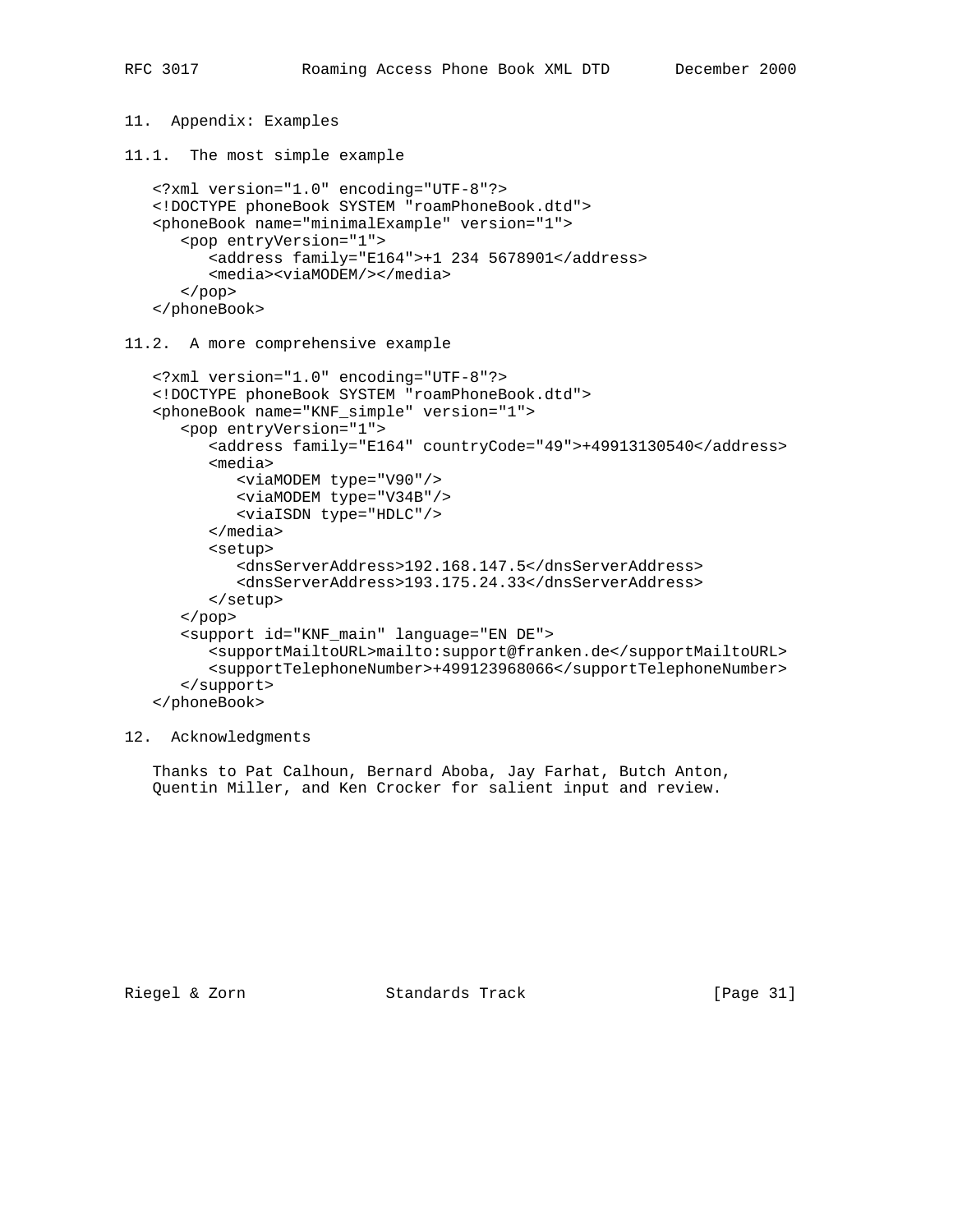# 13. Authors' Addresses

Questions about this memo can be directed to:

 Max Riegel Siemens AG Hofmannstr. 51 Munich, 81359 Germany

 Phone: +49 89 722 49557 EMail: maximilian.riegel@icn.siemens.de

 Glen Zorn Cisco Systems, Inc. 500 108th Avenue N.E., Suite 500 Bellevue, WA 98004 USA

 Phone: +1 425 438 8218 EMail: gwz@cisco.com

Riegel & Zorn Standards Track [Page 32]